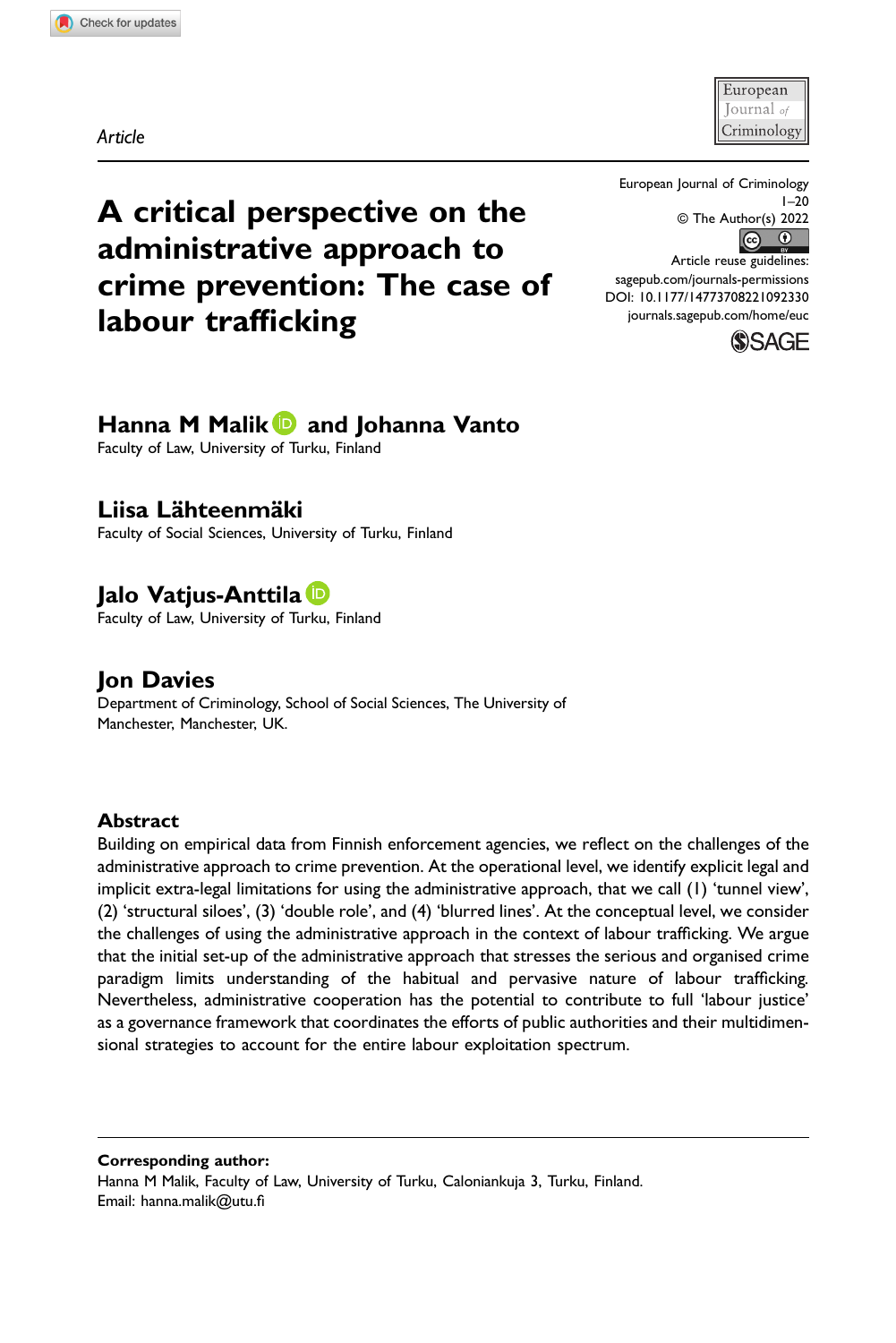#### Keywords

Administrative approach, human trafficking, labour exploitation, serious and organised crime, regulation, crime control

### Introduction

In 2010, the European Council adopted an agenda of enhancing and promoting the exchange of information between administrative bodies and traditional law enforcement organisations, by setting up a special European Network on the Administrative Approach (ENAA, 2020). This was a part of a broader shift in crime prevention, from repressive penal approaches to multidisciplinary and preventive collaboration that began in the European Union in the 1990s. The emphasis of 'the administrative approach' (hereafter ADM) is to co-ordinate efforts of local government, regulatory and licensing agencies, tax- and traditional law enforcement authorities, as well as to combine administrative, fiscal and criminal law-based measures to counter and suppress crime. Hence, as a form of 'whole-of-government approach', ADM inherently promises to tackle 'wicked policy problems' (Rittel and Webber, 1973) that span traditional divisions between ministerial areas, policy sectors and enforcement tasks (Jahnsen and Rykkja, 2020).

Despite these intentions, most EU member states are less advanced in implementing ADM and have not developed a coordinated strategy across policy, legislation, and operational levels (Spapens et al., 2015). In Finland, while there is legislation in place to regulate sectors that are particularly susceptible to serious and organised crime, and by extension labour trafficking, administrative filters have not been applied in a systematic and coordinated way with the primary purpose to prevent and tackle crime. The data of this article were originally obtained as part of efforts to create a national approach to disrupt the operating environment for serious and organised crime by using ADM (EU-Handbook, 2020; Hyttinen et al., 2019).

Building on pioneering empirical data from Finnish regulatory agencies, we examine their understanding of administrative measures in crime prevention and the perceived challenges of coordination between police and other public authorities. Hence, we reveal possible gaps between the assumptions of ADM, promoted in the EU, and the practices of administrative measures, executed at the local level in member states. We focus on the potential application of ADM to the full labour exploitation spectrum, which, ranging from 'routine' exploitative labour practices enabled by licit socio-political, legal and economic mechanisms, to more severe work-related crimes, and ultimately human trafficking, constitutes a 'wicked policy problem'. These complex issues cross-cut responsibilities of different public, private, and civil society actors at different levels and traditionally have not been prioritised among the police and other criminal justice actors (Alvesalo et al., 2014). We reflect on the initial set-up of ADM, and the potential shortcomings of applying it to these types of cross-sectional issues. We begin this paper by grounding the basic assumptions of ADM in previous theorisations on multi-agency cooperation. We then move to the core of our paper, offering empirical evidence to substantiate these theoretical considerations.

While we focus on the present capacity of relevant stakeholders to implement ADM in Finland, the grounds on which national stakeholders successfully cooperate or fail to do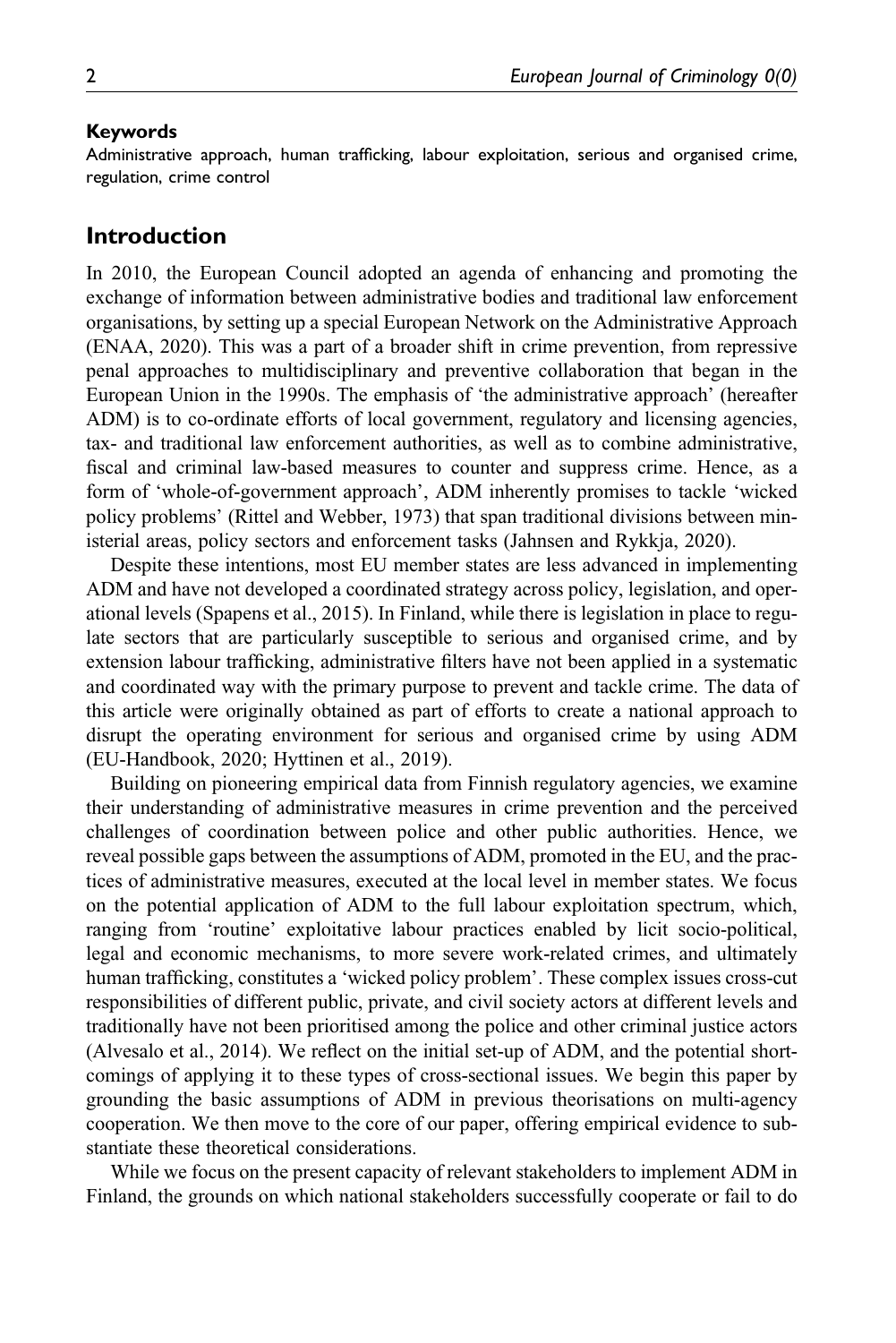so have repercussions for international cooperation. This is even more important given the ever-growing internationalisation of business activity, labour migration and concomitant pressure for cross-border cooperation in these areas. In addition, Finland provides an interesting case to reflect on the appropriateness of the administrative approach to tackle the complexity of labour trafficking. Finland scores high in anti-trafficking rankings (DOS, 2020), yet the problem persists, prompting multi-layered responses from different branches of government and a variety of public and private stakeholders. In fact, the efforts to implement ADM are concurrent with several initiatives addressing labour trafficking via multi-stakeholder cooperation such as the Strategy for Tackling the Grey Economy and Economic Crime (2020: 5–6, 45 ff.) – hereafter Grey Strategy.

### Theoretical framework

#### The concept of ADM

The administrative approach (ADM) was first formulated as a strategy to prevent serious and organised crime (EU-Handbook, 2011). Ultimately, the approach was extended to all types of crime (Spapens et al., 2015), with an emphasis on actions related to organised property crime, money laundering, smuggling of migrants, and trafficking in human beings (EU-Handbook, 2020). In European practice, ADM has been predominantly applied in a cross-border context to deal with motorcycle gangs, for example in the Euregion Meuse-Rhine (EUCPN, 2014). However, it has also been utilised to tackle human trafficking in the Belgian cities of Genk and Antwerp in cooperation with several Dutch partners in the framework of the project Confine (2018).

The third EU-Handbook on the Administrative Approach (2020) condenses its substance to five elements. First, ADM seeks to prevent and address the infiltration of organised crime enterprises into the legal economy by creating barriers to the criminal use of legal administrative infrastructure. In this framing, organised criminal groups use legitimate business functions to develop and extend their criminal activities such as human trafficking (EU-Handbook, 2020). Second, ADM works on the assumption that local authorities are often the first to identify and be able to prevent the infiltration of the licit economy by criminal networks. Conversely, by granting licenses, subsidies and public tenders to criminal groups or individuals, administrative authorities may unknowingly facilitate serious and organised crime. It is therefore important to protect the integrity of administrative authorities and enhance their awareness of shared responsibility for crime prevention (Spapens et al., 2015: 3, 606).

Equipped with a range of measures such as withdrawing permits and licenses, administrative authorities are likely to complement traditional policing strategies in reducing crime opportunities and creating barriers for furthering illegal activity. Consequently, the third element of ADM is multi-agency cooperation and coordinated interventions. Fourth, this multi-agency cooperation relies heavily on information exchange between law enforcement and other authorities. Indeed, one of the biggest challenges of ADM is to establish grounds for effective information exchange, especially to enable information flows from law enforcement and tax authorities to local governments and other administrative agencies (Huisman and Nelen, 2007). This requires both trust and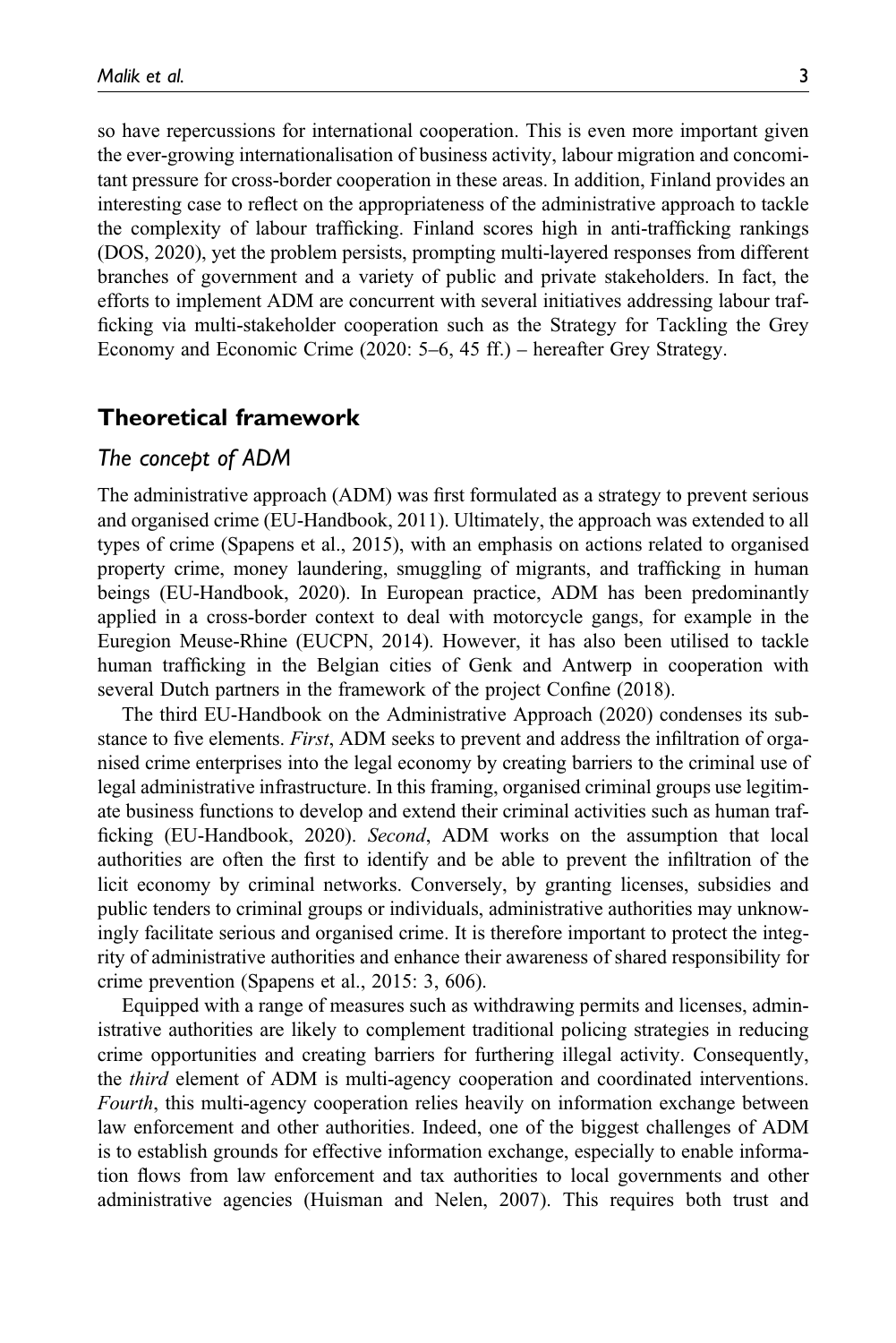sufficient legal and institutional frameworks. Against this background, the *fifth* objective is to bring together information scattered between various partners to visualise the process behind crime, its indicators, facilitators, and opportunities in the given region, and to jointly determine the most effective actions to set barriers and reduce criminal opportunities (Spapens et al., 2015: 606).

These key elements of ADM are consistent with prevailing strategies to tackle human trafficking such as 'partnership ethos' (Atkinson and Hamilton-Smith, 2020), 'sharing of information' (Winterdyk and Reichel, 2010), and cooperation with private and public partners outside the police to uncover signals of trafficking (Bjelland, 2017). On the other hand, in this understanding human trafficking for labour exploitation is framed as an exceptional crime perpetrated by organised crime networks that require criminal justice interventions. To the contrary, the proponents of a structural approach frame (noncriminalised) exploitation of labour market vulnerabilities and human trafficking as a part of the same spectrum (Shamir, 2012: 109), and thus call for a wide range of interventions to achieve 'labour justice'. In brief, the concept of labour justice refers to interventions beyond the criminal justice system, including the role of public authorities, and more broadly, civil society actors and trade unions, that can help redress worker grievances or enhance their labour conditions (Skrivankova, 2010). For the purposes of this paper, we focus on the former, that is, the role of public agencies.

Similarly, some criminologists conceptualise labour exploitation as a subset of corporate crime (Alvesalo et al., 2014; Davies and Ollus, 2019), shifting attention from individualistic explanations towards systemic factors: first, the symbiotic state-corporate mechanisms that enable crimes and harms; and second, power relations, organisational hierarchies and particular priority settings that hamper adequate recognition and control of these issues. Approaches to such crimes and harms span from consensus-oriented strategies, which emphasise soft law and 'incentive-based' regulation, to conflict-driven punitive strategies that prioritise policing, coercion, and deterrence (Tombs and Whyte, 2015). Regardless of the framing, the diversification of enforcement tools, and a multidimensional strategy that combines coercive state interventions with regular monitoring activities is considered one of the most effective ways to improve enforcement in the market context (Braithwaite, 2020; Schell-Busey et al., 2016) and achieve full 'labour justice' (Davies, 2019). Here, the concept of ADM offers a governance framework to conceptualise and ease multi-stakeholder cooperation in tackling the entire spectrum of exploitation.

#### Challenges of multi-agency cooperation

At an operational level, the administrative approach follows the barrier model, which corresponds closely with routine activity theory (Bruns, 2015), emphasising the need for a motivated offender, suitable target, and lack of guardianship or regulation for crimes to occur (Cohen and Felson, 1979). Still, the core of ADM is multi-agency cooperation, which is frequently explored in policing literature (Boels and Verhage, 2016). Policing in modern societies is provided by a horizontal network of private and public actors not limited to hierarchical structures and public police organisations, and relies heavily on exchanges of information, expertise, resources, and knowledge (Scarpello, 2017).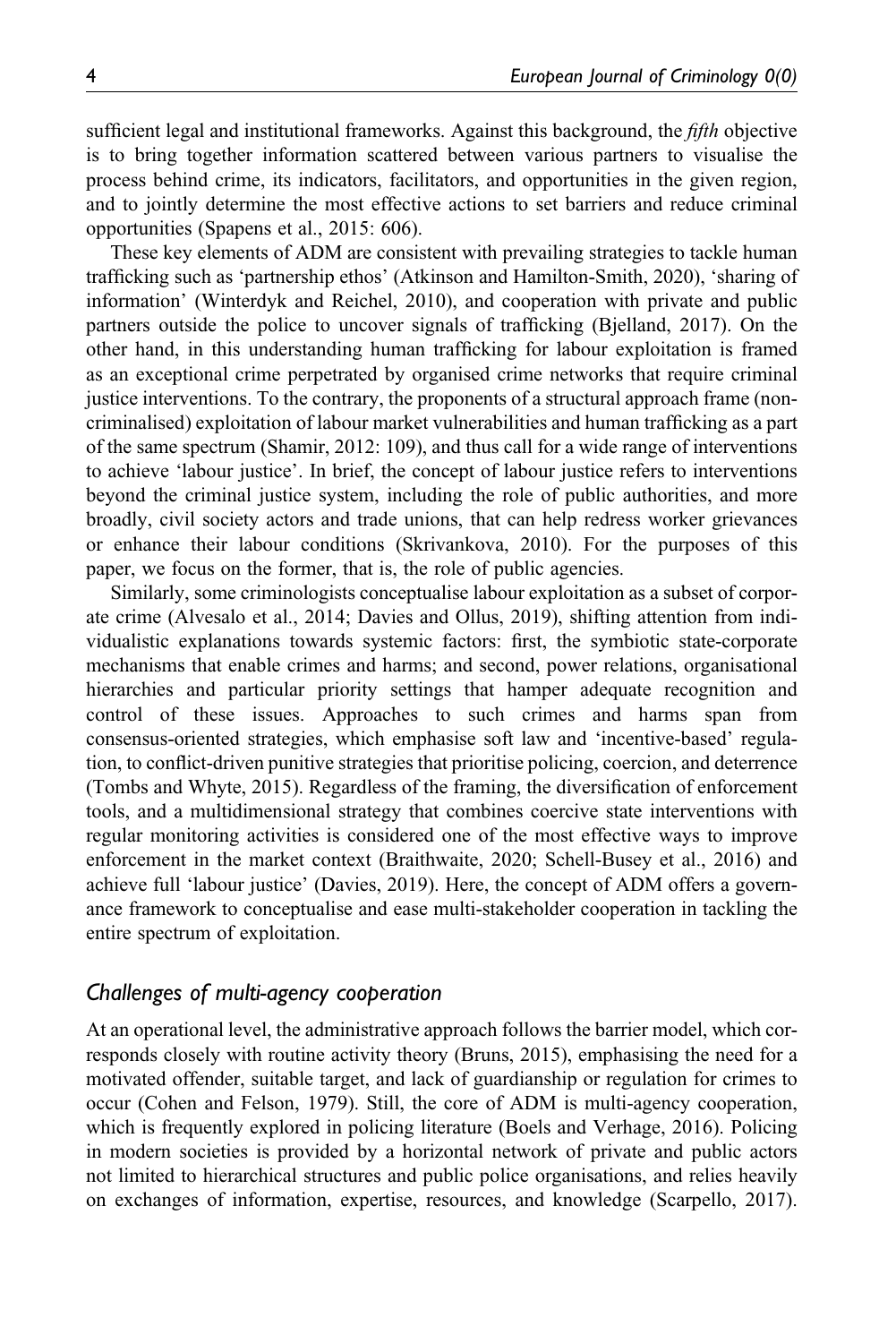Highlighting the relational nature of policing co-created by public and private actors, previous studies focus on questions of the why and how of plural policing, especially relations between different policing agents, with the aim to map and improve policing arrangements (Scarpello, 2017). Our goal is similar; however, we adhere to the broad understanding of 'crime' and 'crime prevention' that shifts from individualistic towards organisational and systemic explanations of harmful practices rooted in political-economic systems as frequently explained in corporate crime literature (Alvesalo et al., 2006). Thus, while recognising insights from police sociology, we are more interested in the question of coordination.

In the Nordic context, Nøkleberg (2020) analyses inter-organisational private-public collaborative networks. He utilises, among others, the concept of brokerage to empirically test distribution of power in security networks. Traditionally, the police serve as the leading broker in security networks, even though other actors potentially possess better suited expertise. This is particularly relevant in cases of 'wicked policy problems' (Rittel and Webber, 1973), too complex to be conclusively described and defined, and therefore defying optimal solutions, and spanning traditional divisions between ministerial areas, policy sectors (Jahnsen and Rykkja, 2020), and mandates of enforcement and regulatory authorities. This organisational fragmentation is reinforced by the proliferation of New Public Management (NPM) and other neoliberal result-oriented management approaches that drive decentralisation, marketisation, privatisation and professionalisation to enhance the productivity of public services (Temmes, 1998). These divisions, in particular specialisation and sector-orientation, have the potential to distort perceptions of cross-sectional issues, that is, to obscure the 'bigger picture', and by extension, hinder effective interventions (Dagnes et al., 2020; Jahnsen and Rykkja, 2020).

Our focus on 'wicked policy problems' overlaps with Giacomantonio's (2015) work on coordination in the interstitial areas of public police organisation. Coordination work, understood as determination of responsibilities, protocols, and jurisdiction, lays the foundation for establishing and maintaining working partnerships between relevant stakeholders. Police work, traditionally coordinated *ad hoc*, is based on continuous negotiation over several boundaries: resource availability (scarcity); geographical and functional distance (proximity); and operational coordination between units (technical/ systemic boundaries). Boundary negotiations tend to rely on informal and interpersonal connections rather than hierarchical systems and clear responsibilities (Giacomantonio, 2015: 115). However, a clear shift in the character of partnerships is observable, from ad hoc and informal gentlemen's agreements to formalised frameworks.

ADM is an example of formal coordination. It offers a governance framework that includes legal and institutional structures and a set of coordination principles aimed at reshaping the priorities and work culture in several public authorities. Simultaneously, at a conceptual level, ADM offers an extended crime prevention strategy that goes beyond narrow understandings of crime and criminal justice. Still, while observing the shift towards formalisation in coordination work, Giacomantonio (2015: 151) points to its ambiguity. On the one hand, such formalisation facilitates ways to avoid redundancies, inhibits development of inter-organisational antipathies, and avoids communication breakdowns. On the other, it creates new boundaries to be overcome and circumvented by interpersonal and informal connections (Giacomantonio, 2015: 152). Despite these potential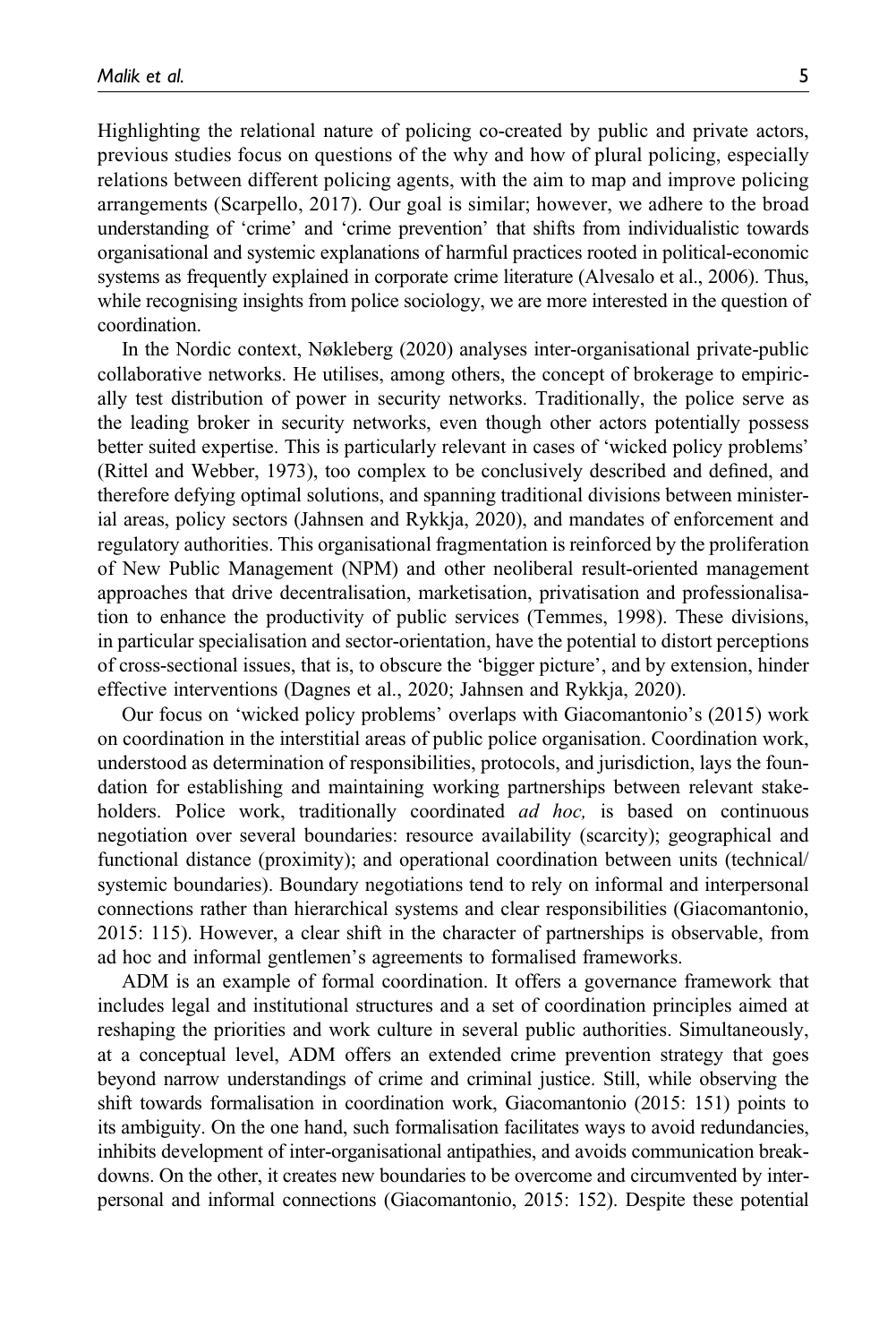pitfalls, while there is a substantive number of best practices and policy recommendations (EUCPN, 2014; Confine, 2018), critical evaluations of ADM are rare (Huisman and Nelen, 2007; Kersten and Roevens, 2015).

### Operationalisation of ADM

Modelled on the New York double strategy to control organised crime (Fijnaut, 2010), ADM was first implemented in the Netherlands. There, the formalisation of investigative and cooperation work took three forms. At the national level, there was new specialised legislation and an institutional platform to exchange, collect, and analyse information and expertise, inherently aimed at limiting 'proximity boundaries'. At the local level, the formalisation initiatives targeted 'scarcity' and 'systemic boundaries'. To this end, several specialised units (e.g. Van Traa Team) were appointed to develop and implement ADM in the City of Amsterdam (Kleemans and Huisman, 2015).

While these early attempts at implementing ADM have been promoted as a best practice and spearheaded its implementation in the EU, their evaluation exposed several conceptual and operational problems pointing to the ambiguities asserted by Giacomantonio. At a conceptual level, the administrative approach was criticised as a form of 'responsibilisation strategy' (c.f. Juhila et al., 2017). For instance, Huisman and Koemans (2008) argue that the use of administrative measures to prevent crimes tend to bring in paradoxical consequences, such as an increase in the scope of the criminal justice system and criminalising of everyday behaviour (Kleemans and Huisman, 2015). At the operational level, the evaluators of Van Traa Team asserted a passive cooperation between authorities (Huisman and Koemans, 2008).

In Giacomantonio's framing the coordination work, understood as negotiation over different types of boundaries, is influenced by work cultures of coordinating inter- and intra-organisational actors, and the content of law and policy (Giacomantonio, 2015: 118, 120). Interorganisational mentalities, rationalities, and working practices may facilitate cooperation between similarly organised stakeholders (c.f. Nøkleberg, 2020). Despite such similarities, in the Van Traa case, the cooperating partners did not recognise ADM as part of their core activity (Huisman and Nelen, 2007). In contrast, the mandate of a special unit gave other agencies an excuse to be less active in the field of administrative prevention (Kleemans and Huisman, 2015). Also, the attitude of the police force to sharing crucial intelligence reflected a 'passive willingness' rather than'proactive attitude' (Huisman and Nelen, 2007). Thus, the evaluation revealed discrepancies between the organisational design of ADM and its operationalisation among street level bureaucrats (Huisman and Nelen, 2007), and highlighted the need to define common goals, priorities, and standardise operational tactics between cooperating stakeholders.

#### Data and methods

The data of this article were originally obtained to examine Finnish officials' knowledge and experiences of administrative measures. As empirical research on the topic is scarce, we designed a mixed methods approach with a structured survey, followed by in-depth interviews, in 2017. The survey questions were designed to be exploratory: for instance,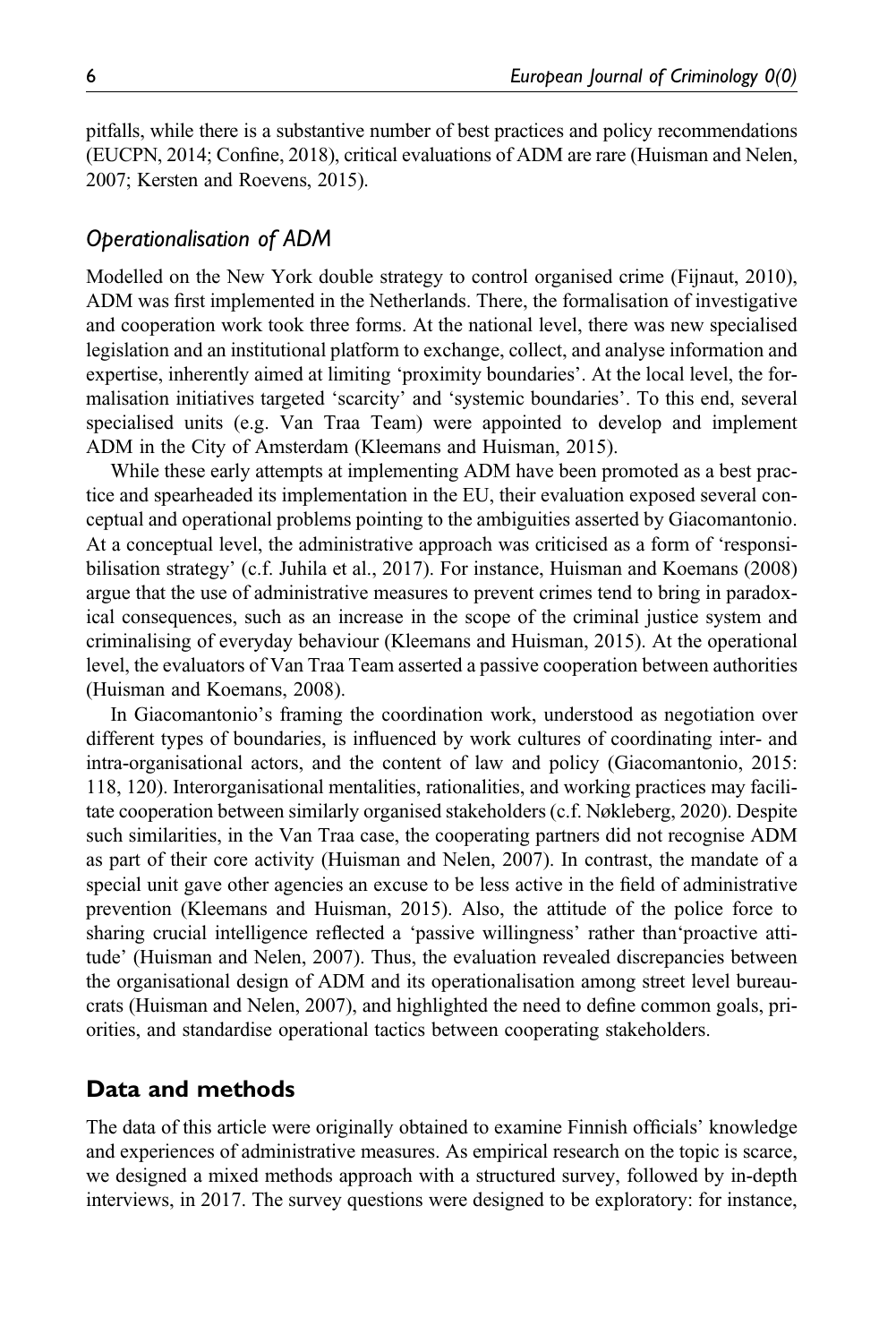respondents' familiarity with ADM; prevalence of various measures; target crimes of the measures; occurrence of cooperation between authorities; problems relating to cooperation; and ideas for developing ADM in practice. The subsequent 15 semi-structured interviews, conducted in 2018, build on the results of the survey, highlighting the experiences of cooperation. By using both a survey and the interviews we aimed at a more comprehensive story than either method could achieve alone (see Teddlie and Tashakkori, 2009).

Survey participants were selected by mapping various potential actors among Finnish authorities according to their duties that included licensing, inspection of premises or procedures, legality control, or statutory supervision of work safety. The mapping proved to be a somewhat tricky task as the population seemed indefinite and scattered. We used Spapens et al. (2015) definitions for administrative measures as a starting point for the mapping.

We selected individuals with discretionary sampling from each identified relevant unit and contacted them by email. As we wanted to explore diverse experiences, we targeted officials at various levels of administration. Altogether, we sent the survey to 47 different authorities, and to more than 470 individuals. Considering the versatile nature of various agencies and their core tasks the survey population became very heterogenous. Still, the problem was that in many agencies we were able to contact only a few respondents.

The response rate of the survey was 38% as 180 people in 35 units responded. 24% of the respondents worked at a managerial level, 22% in inspection and supervision, 11% in licencing, and 10% were lawyers. The rest represent secretaries, fire and environment inspectors, and other experts. The Regional State Administrative Agencies (AVI) represent the largest group of respondents, followed by the police, Centres for Economic Development (ELY), and local government.

Minding the fact that the subject was somewhat sensitive, especially given the questions included potential problems in cooperation - the survey was conducted anonymously with Webropol. Therefore, we were only able to group the answers according to the authority the respondents represented (self-reported). The survey data hence unveils recurring thoughts regarding ADM at various regulatory agencies in Finland, while the interviews provide a more nuanced narrative of the respondents' experiences and attitudes.

The interviewees were recruited via the survey by asking respondents to volunteer. Altogether 41 people volunteered and from this pool we selected 11 individuals that represented as wide a sample of different authorities as possible. We also used snowballing to identify relevant individuals who may not have been reached through the survey. Employing qualitative content analysis, we abstracted the interviews by coding them in accordance with the topics covered in the interview guide. We then identified content areas that address the possibilities and challenges of employing administrative measures and proceeded by creating categories and subcategories with interpretation. The interviews, conducted in Finnish, were recorded and transcribed verbatim. We translated the citations used in this paper into English, maintaining the style of the original transcript. When quoting individual interview participants, we use pseudonyms (letters of the alphabet) to refer to them.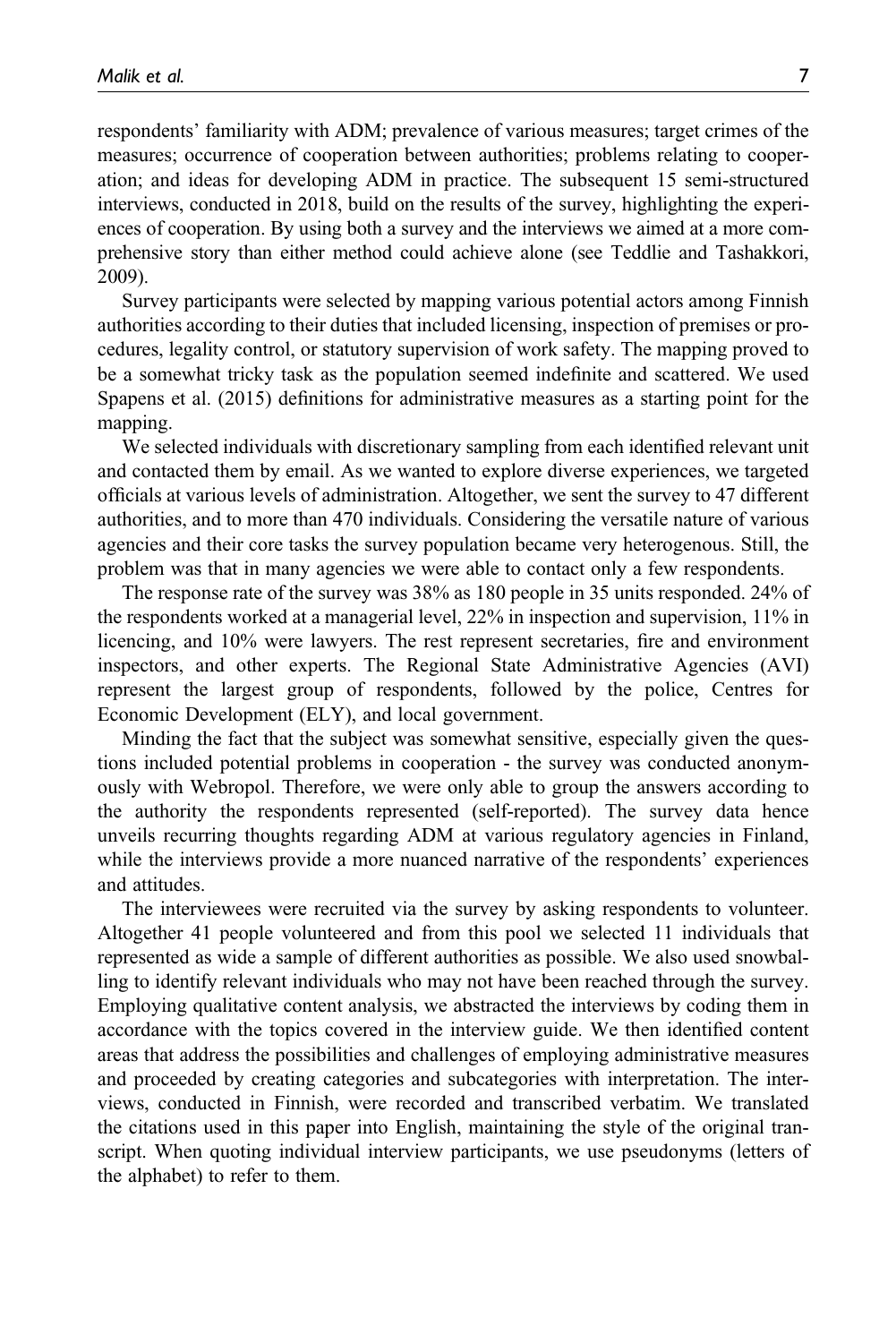## **Results**

### Awareness and use of ADM

In general, the term 'administrative measures' (ADM) was relatively unknown to the respondents. In total, 60% had either not heard of the term or had heard of it but were unsure of what it meant. Only 7% stated that they use ADM in their work. Those familiar with the concept mainly work in the police, the tax authority, or customs. While many participants were unfamiliar with the ADM terminology, they were aware of concepts linked to it, such as the 'fight' against the grey economy or reducing opportunities for crime by cooperation and information exchange. This outcome is not surprising. A multidimensional strategy that harnesses information exchange and cooperation between different authorities is a key element of the Grey Strategy (2020).

As we anticipated that the ADM term might not be well known, we gave the respondents a list of precise measures connected with ADM as identified in the EU-Handbooks (2011) and asked whether participants were familiar with these measures. The most familiar measures were joint briefings (77% were familiar with this measure), information exchange (69%), and joint campaigns and operations to tackle crime (61%). These measures were used by 60% of the respondents. Hence, the Finnish authorities encounter and work with administrative measures, especially at the levels of cooperation and information exchange - they just do not recognise the term 'administrative measures'.

We also asked about the type of criminal activity ADM is used to prevent. The crime type respondents mentioned most often was tax offences (34%), followed by money laundering (20%), and environmental crimes (20%). Employment-related crimes and human trafficking were mentioned as well, but their share of target crimes was only 10%. Human trafficking was mentioned in only 3% of the answers. Major target sectors named in our study included construction (40%), as well as hospitality (33%), which are sectors that offer a high concentration of entry-level positions, thereby employing the bulk of migrants and foreign nationals in Finland. Notably, these sectors have been identified as those with the highest number of suspected underpayments, work discrimination, exploitation, and human trafficking (Ihmiskauppa, 2019). Still, it seems that administrative measures are not used to tackle labour exploitation and human trafficking but, rather, fiscal harms. This is consistent with the Grey Strategy framing that is focused on economic crimes within the cash- and labour-intensive sectors, such as construction, ship building, hospitality, and tourism.

#### Multi-agency cooperation

As cooperation is key in the EU model of ADM, we asked about its pros and cons. One of the problems that the survey participants identified revolved around unilaterality and centralisation. Cooperation seemed to occur mainly between the participant and the police, or the participant and the tax authority – regardless of who the participant was. When asked with whom the respondents had been cooperating, they mentioned other agencies only sporadically. So, the nexus of cooperation in administrative measures is notably *fixated* around the police. The corollary may then be that ADM is defined largely according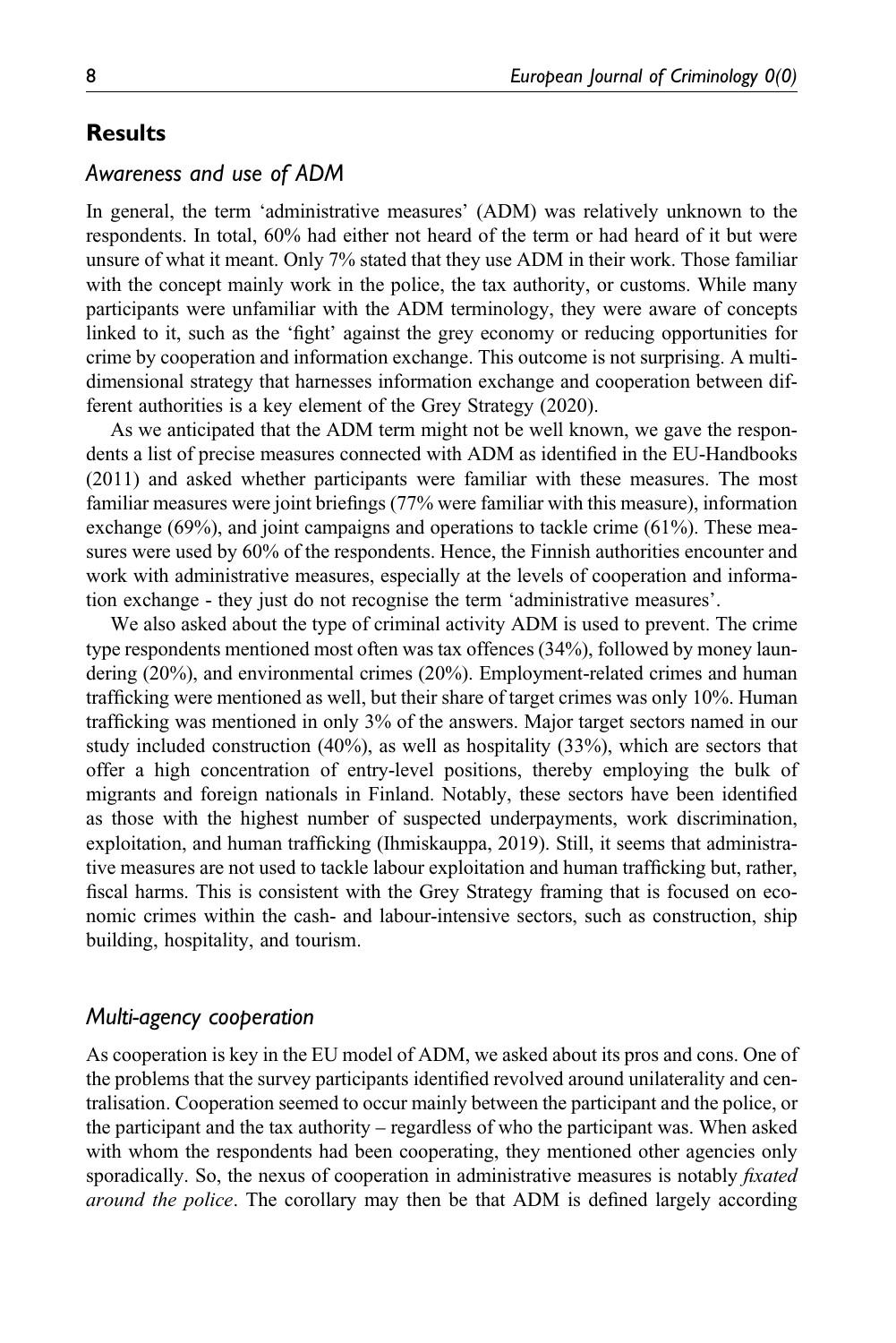to police priorities. In addition, when asked about the success of cooperation, 30% of survey respondents stressed the familiarity and stability of the connection, stating that successful cooperation requires personal contacts and an established relationship between officials. Cooperation was seen as requiring 'personal chemistry' and trust, as well as equal exchange of information. This further emphasises the nature of cooperation among authorities as it seems that the lines of communication are not official but, rather, personal. In the survey, one respondent described the situation as follows:

"Efficient cooperation, the kind that doesn't halt with administrative boundaries, is mainly due to individual, enterprising and dedicated officials rather than cooperation being a coherent and steady part of action within administration."

#### Participants' perceptions of their role in crime prevention

Having explored the view that cooperation is not necessarily straightforward, we explored how participants viewed their personal and organisational role in crime prevention. We discovered that, terminology aside, most survey and interview participants considered crime prevention an integral part of their work or the activities of their organisation. However, the occupational safety officials (AVI) we interviewed perceived crime prevention and the criminal justice system as rather peripheral in their own work.

Labour inspectors have the right to enter workplaces, inspect work permits, and demand information they need to ensure that minimum working conditions are fulfilled. However, even as their duties involve tasks which are intimately connected to workrelated crimes (safety crimes, discrimination, exploitation), the interviewed officials viewed these tasks as somehow external in relation to the 'normality' of their work. An occupational safety official described their take on the matter:

"It should be made clear – even inside the occupational health and safety organisation – what our task is. That we are about occupational health and safety. That is our priority. Then we have the supervision of contractors' obligations and supervision of foreign employees' right to work….and they are like, from the point of view of our priority… a bit of an oddity." (Interviewee C)

Occupational safety officials in Finland do not have the authority to conduct pre-trial investigations. So, even though the prevention of crime is not solely the task of the police, different authorities perceive the police as an entity that 'specialises' in crime. This is perhaps most clearly manifested in how roles are divided between different actors when occupational safety officials decide to conduct a surprise inspection, for instance to a construction site, as they invite the police along to handle any potential criminal matters. At the same time, occupational safety officials are aware that they still have a role to play in any criminal investigations in their own field of administration. This role is often perceived as arduous, lengthy, and as involving additional hurdles, such as 'several-year-long legal processes' (Interviewee D).

The occupational safety official's comment above reflects the idea that work-related criminal processes are time-consuming and burdensome. As administrative officials are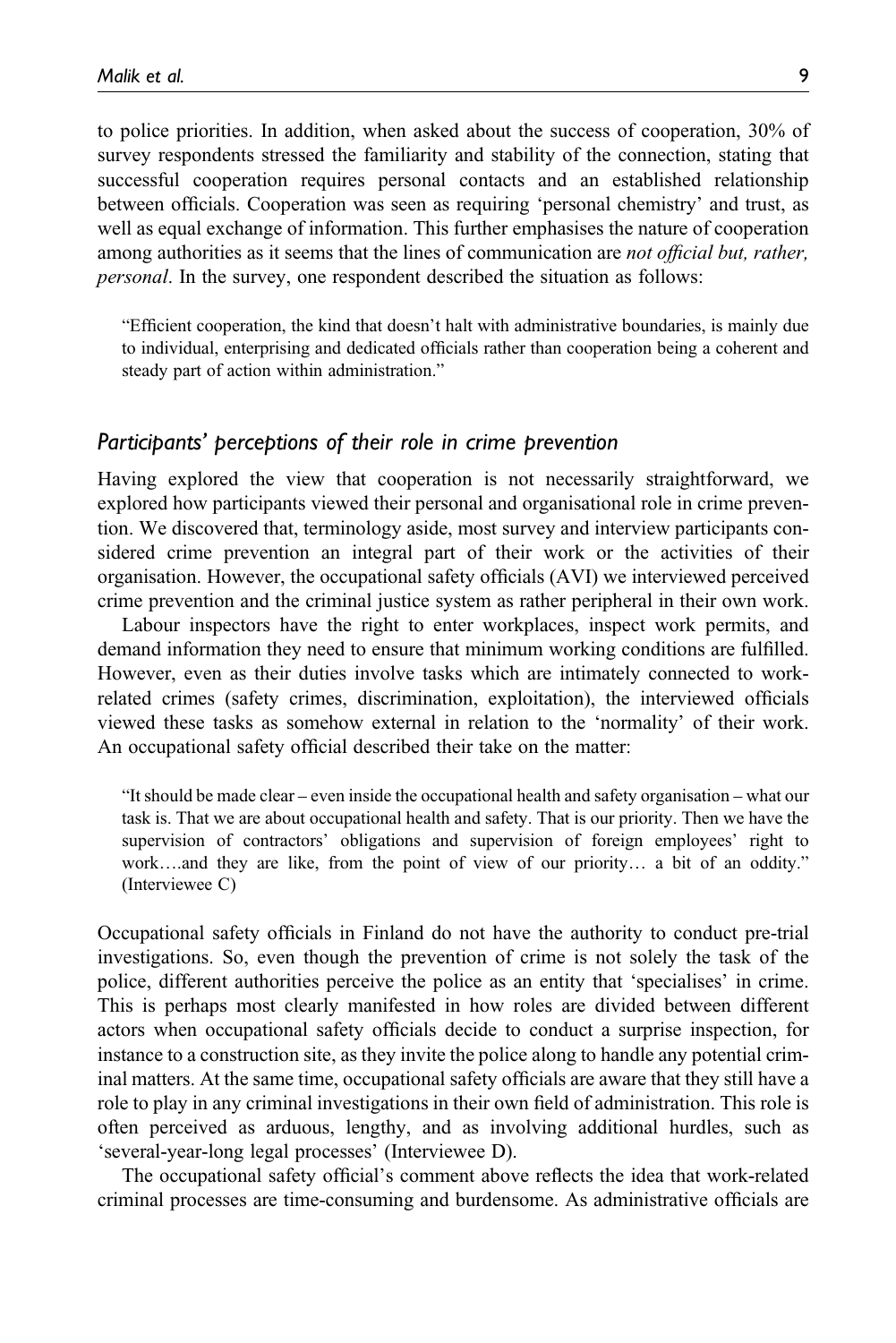required to contribute to the criminal process, they see criminal cases as adding to their workload – rarely contributing anything meaningful to their own work. On the contrary, with a tinge of cynicism, another occupational safety official (Interviewee B) remarked that each time they report a work-related crime to the police, they must spend a considerable amount of time 'training' (i.e. instructing in detail) police officers who may have no previous experience of work-related crimes. In addition, the same official suggested that the link between labour inspections and the criminal justice system is not close. The participant noted that labour inspectors rarely report any crimes, tackling issues predominantly by means of administrative steering:

"Let's put it this way: occupational safety supervision work is an administrative process, but its connection to criminal law is not… it's not very intimate. So, we don't normally report cases anywhere as crimes, but we mainly take care of them through administrative guidance and supervision. So, these criminal matters are kind of like a marginal phenomenon." (Interviewee B)

Another participant noted that AVIs' role in preventing crime is rather narrow, as everyone takes care of their designated responsibilities. Accordingly, AVIs' designated responsibility is to monitor contractor's liability, foreign employees' right to work, and compliance with occupational health and safety regulation (Davies and Ollus, 2019). Indeed, more than the 'administrative' aspect in the administrative approach to crime prevention, it is the 'criminal' aspect that was experienced as troubling by other officials too, as an emergency services official expressed it:

"[i]f it becomes a criminal… investigation, through us, it may be slightly… it won't improve our reputation. So, these days, it's like when we go to a site as  $(...)$  officials offering emergency services, people somehow trust that it's going to be the only thing we focus on." (Interviewee E)

This stance was reinforced by the observation that interview participants with a background in pre-trial investigation authorities (of which the police and Customs were included in this study) did not express reservations with the approach or with the idea of cooperating with administrative authorities. It was the administrative officials who felt that their work or their organisational culture was not ideally suited for a *criminal* justice-oriented approach or closer cooperation with pre-trial investigation authorities.

## Limitations to ADM

Aside from limitations pertaining to the officials' perceived roles in crime prevention, the participants brought up several explicit legal and implicit extra-legal limitations for using ADM. While the *explicit limitations* are linked to written legal provisions, or lack thereof (whether these obstacles exist or not, may of course be a matter of legal interpretation), the *implicit* limitations are extra-legal and often arise out of perceived work roles and cultures.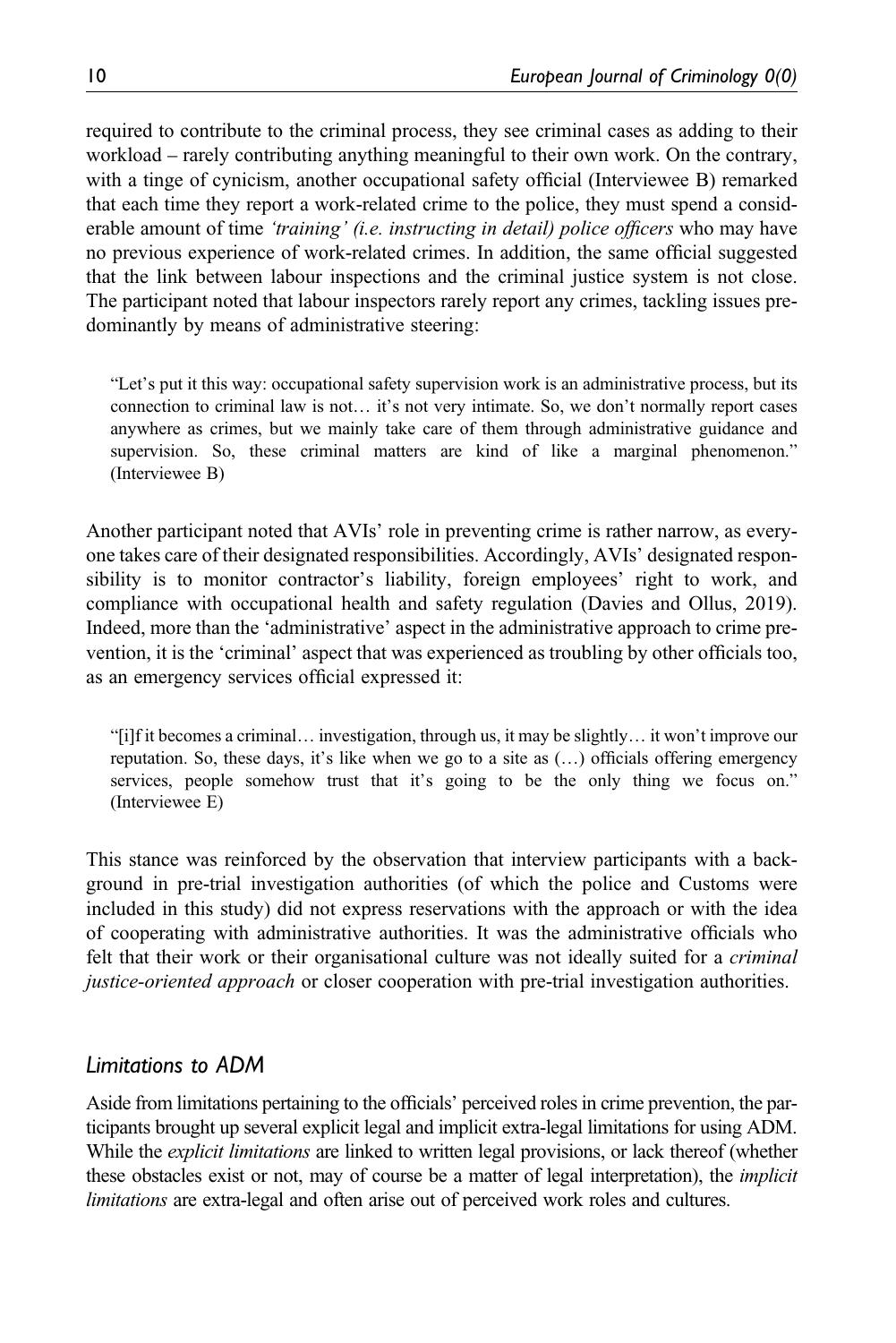Explicit limitations. Legal limitations, which the participants associated with ADM to crime prevention, include both the existence of restrictive legal provisions and, conversely, the lack of clear legal provisions, perceived as limiting (or inhibiting altogether) information exchange between organisations. In total, 58% suggested amendments to legislation concerning information sharing. Legal provisions were perceived as restricting access to criminal records, tax records, and other essential information for evaluating the reliability of a license or permit applicant, or for targeting inspections. Interviewees elaborated on this point by calling for (clearer) provisions for officials to report their observations to another authority on their own initiative:

"…[I]f our [inspector in an administrative field unrelated to the labour inspectorate] observes something, like if they suspect that there was illegal workforce or something, there should be [a provision], so you didn't have to figure out whether you can say something about this suspicious [activity] to another authority. If you had a provision that gave you the right, not the duty [to report], it would encourage [reporting] in a situation where  $(\ldots)$  you saw something  $(\ldots)$  suspicious." (Interviewee A)

In addition, the legal tools available for tackling serious and organised crime were described as wanting to some extent. The available administrative measures are too slow, and swifter instruments, such as fines that the official could impose immediately on site were called for. Whether adequate measures are available or not, they would be of little use in cases surpassing jurisdictional boundaries, as an occupational safety official says:

"Then there's of course this foreign workforce, which is another issue altogether. (…) [W]hen we run into this country's borders, that's where our jurisdiction ends. And these actors… they act in the common market area, so there's quite a disparity. So, like… this can sound like evil and mean federalism, but maybe there should be supranational supervision in some matters, if we really wanted to make a difference." (Interviewee B)

The point here on jurisdiction and national borders, as well as the reference to supranational oversight, raises the question as to what role pan-EU institutions should have in enforcement. The question of European-wide enforcement bodies is hardly a new one, as seen with organisations such as Europol. However, the recently established European Labour Authority (ELA, 2020) suggests a growing emphasis on the need for cross-border cooperation and oversight of labour mobility. It is not yet fully clear whether national enforcement agencies are receptive to bodies like the ELA, or whether there is some perceived 'interference' or added complexity to their enforcement work. In principle, consistent use of ADM throughout EU member states could facilitate these cross-border efforts.

Implicit limitations. Survey participants named a diverse set of extra-legal limitations that are broadly linked to work cultures. We identified different (sometimes overlapping) categories of implicit limitations, which we call the (1) 'tunnel view', (2) 'structural siloes', (3) 'double role', and (4) 'blurred lines'. In total, 31% of survey respondents mentioned one or more of these implicit limitations. These limitations do not exist in a vacuum, but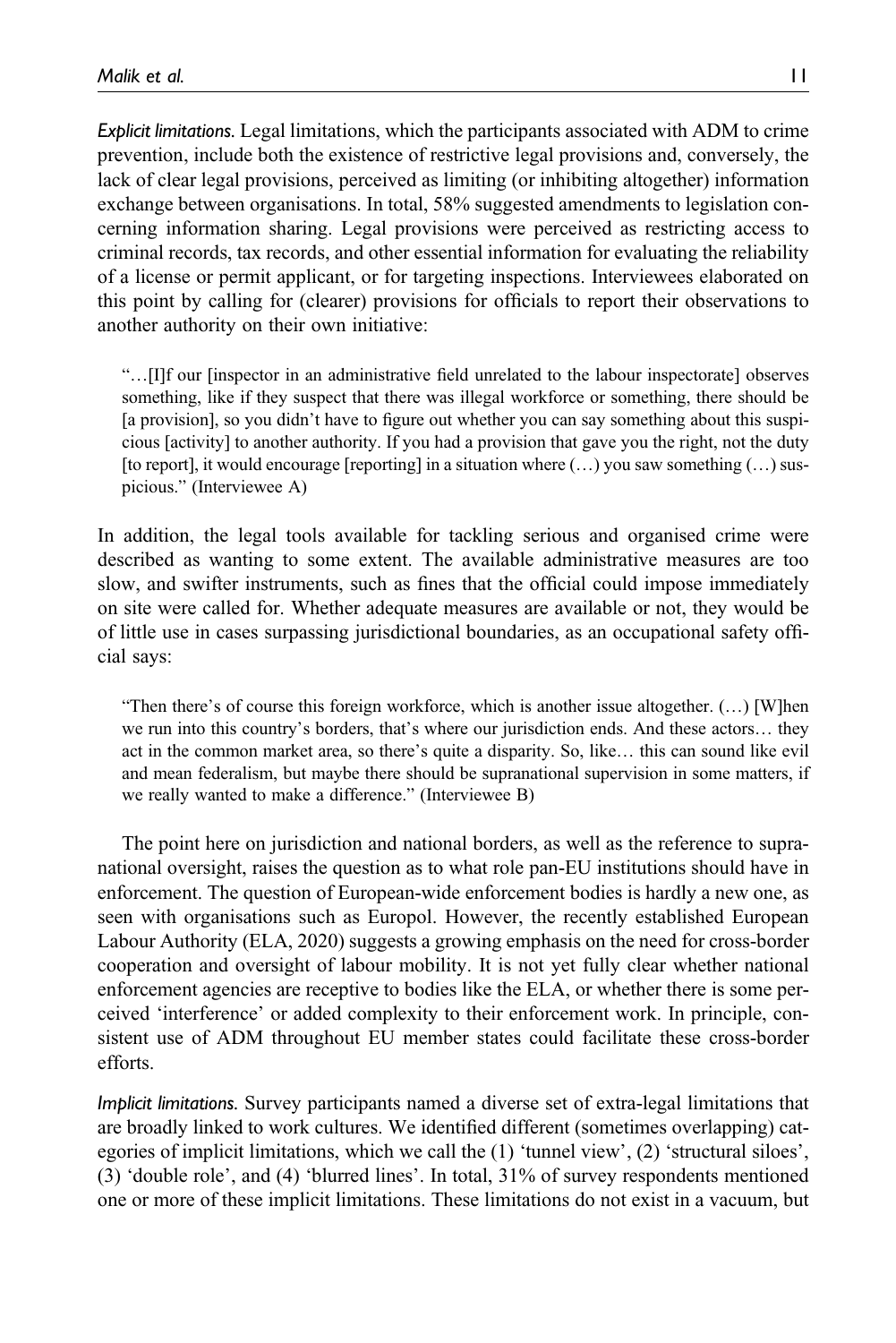are, much like legal limitations, linked to decision making in a specific political and administrative context with specific organisational cultures, aims, approaches, attitudes, and mentalities. We further explored these categories in the interviews.

When conducting an inspection, some interview participants said they or their colleagues had difficulties determining what kind of observations might interest other authorities, and whether reporting their observations to another organisation was justified. We call this the 'tunnel view': the official's knowledge, awareness, and attention are zoned in on what is relevant in their field of administration, and they may not be familiar enough with substantive legislation in other fields of administration to interpret their observations (for instance, when provisions are perceived as too complex). This may prevent the official from recognising potentially criminal activities, as an ELY official expressed it:

"I don't really know what we should be observing if we are, for instance, inspecting a facility. I mean, what we should observe in addition to observing [things] in our own activity sector. Of course, if  $(...)$  somebody is being beaten or stabbed then we should do something about it.  $(...)$ We probably can't ask to see anyone's residence permits or working permits or worksite cards. (…) I would assume that construction workers should have some sort of a construction worker card, but I don't know what kind of a card that is and whether they should have it." (Interviewee F)

Closely linked to the 'tunnel view', the participants mentioned limitations that we categorise as 'structural siloes': barriers embedded in organisational structures and hierarchies, and power relations that influence priority settings and allocation of responsibility, or lack thereof. These organisational barriers affect cooperation with other actors in the fear that cooperation will not generate any measurable results; attempts to tackle crime together are uncoordinated and ineffective at best; and that time spent on cooperation is not acceptable in the view of superiors. These perceptions echo the management by results approach where calculable results are important, as each public organisation receives funding based on the results they produce. Hence, each administrative organisation has their own 'key tasks', aims, and priorities, which can cause conflicts of interest between organisations, or as a participant from the criminal justice system expressed it:

"Each actor has their own priorities. And if one group prioritises getting money and another group prioritises protecting citizens or at least trying to protect, so if these [actors] work very close to each other, you have this tricky situation where you're not sure which priority is the most important. (…) The weakest link is where you don't look at things as a whole…" (Interviewee G)

Some participants also discussed administrative officials' uneasy balancing between the desire to both satisfy the recipient of services and to fulfil their role as supervisors and inspectors. We refer to this as the *'double role'*. Echoing concepts of the NPM approach, this way of thinking encourages officials to view those whose activities they are required to supervise as 'customers', instead of viewing them as objects of administrative measures. While the customer-oriented public management approach has advantages, some participants also perceived it as an impediment, preventing officials from taking measures which would put their 'customer' in a predicament. Some participants perceived these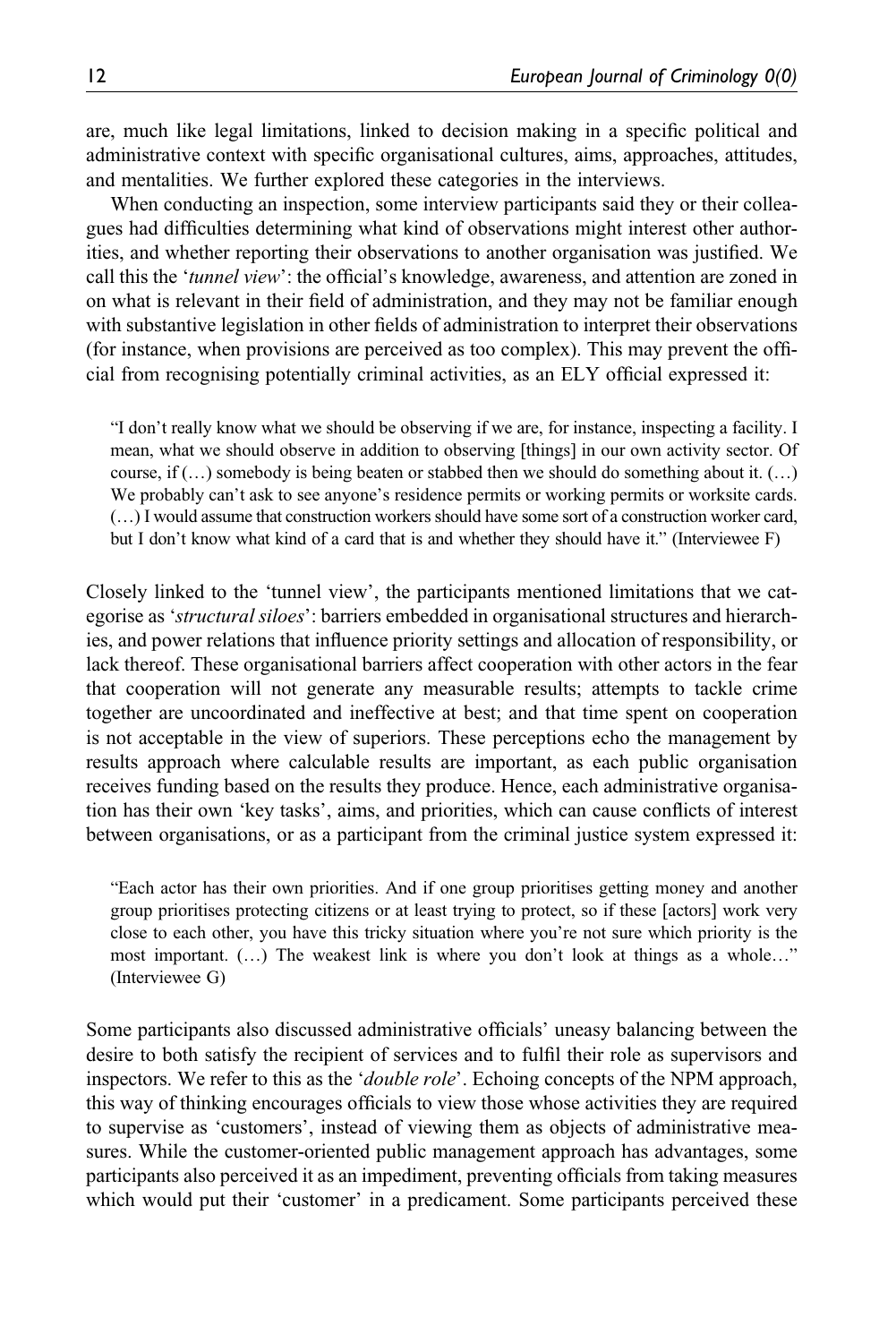two roles as conflicting and even undermining one another. An ELY official described the internal conflict official's experience in field work:

"…our inspections are constructed in a way that specific people always [inspect] specific facilities, so in practice, you do form a sort of relationship with those they inspect. And then it's unpleasant to report a crime, putting those you inspect into  $(...)$  a difficult situation.  $(...)$  It's not friendship, it's not even acquaintance, but when you cooperate with someone for years and the representative of the company contacts you and asks, 'what should we do?' and 'we have this problem' and 'now this happened', so you keep in contact just like you're supposed to, and you just form a… well relationship. (…) It's just difficult to report a crime [when the suspected perpetrator is] someone you know and knowing it will mean tough times for [that person]. I think that's the reason." (Interviewee F)

One interviewee brought up a notion of 'blurred lines' between the public and private spheres. The participant was concerned with increasing privatisation, enabling organised criminal groups to take up critical tasks and services in society. Members of organised criminal groups 'infiltrate' public administrative and political positions, enabling them to influence decision making. The participant thought the problem was even more prevalent on lower levels of public administration. They also pondered whether it is justifiable to limit ADM only to actors within the 'public sector' and, if not, how far the approach and any delicate information along with it could be taken into the private sector (Interviewee G).

# Concluding discussion

Policy recommendations condense the idea of ADM to serious and organised crimes to five pillars: (1) preventing and tackling misuse of legal infrastructures for serious and organised crime; (2) shared-responsibility of administrative authorities for crime prevention; (3) multi-agency cooperation; (4) sharing of information and (5) joint-actions to set barriers and reduce criminal opportunities. Like the earlier evaluations of ADM in the Netherlands, our findings reveal discrepancies between this design and the practices of administrative measures executed at the local level in Finnish police and other public authorities. In this context, our participants highlighted explicit legal and implicit extralegal limitations for using the administrative approach that provide a starting point for developing cooperation in the future. The five pillars of ADM can be divided into conceptual (1 and 2) and organisational (3–5) elements. The limitations for using ADM experienced by our participants crosscut these issues. However, notably, our participants related stronger to the organisational elements, whereas the conceptual understanding of ADM was underdeveloped.

## Concept and operationalisation of ADM

We found that the representatives of participating authorities had a limited understanding of the ADM concept, in particular of the first pillar and the underlying assumption of the administrative approach that the upper- and the underworld are constantly intertwining,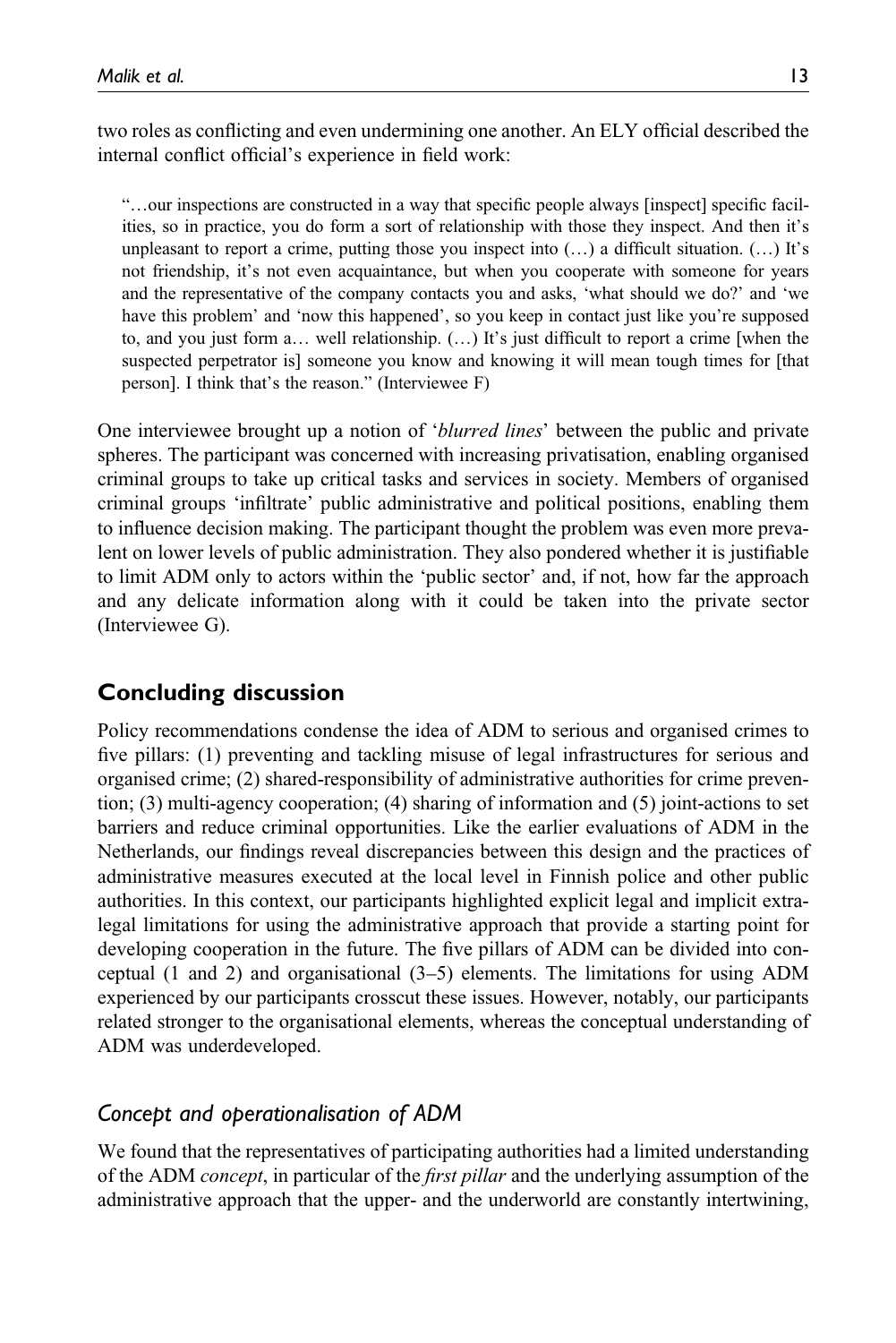enabling organised criminal groups to operate within legal economy. In fact, only one of the interviewed representatives referred to the 'blurred lines' between public and private spheres and dangers of increasing privatisation that enables organised criminal groups. This, in line with previous research, deems local administration vulnerable to mafia infiltration (Dagnes et al., 2020) and thus require appropriate protection strategies, such as ADM.

The second pillar of ADM: shared responsibility of administrative authorities for crime prevention and the complementary character of the approach recurred in many responses. Our participants acknowledged the goal to disrupt the opportunities for crime and the role of non-penal interventions in achieving this. Still, while we discovered that most participants considered crime prevention an integral part of their work or the activities of their organisation, it was hardly perceived as priority. As elsewhere, crime prevention in Finland is traditionally associated with the core duties of the police. Hence, the nexus of cooperation was notably fixated around the police and to a lesser extent other authorities.

The respondents' strong emphasis on the police is consistent with Nøkleberg's (2020) framing of the police as the leading broker in security networks that consist of public and private actors. Here, we focus on the public-public partnerships that involve police and other public authorities. The latter, in principle, possess better expertise, as well as legal and operational instruments to tackle root-causes of criminal activity. Indeed, the concept of shared responsibility seeks to shift the regulatory lens to the foreground of the criminal process, that is, to the supporting infrastructure and accompanying activities of organised crime, facilitators, and opportunities (Bruns, 2015). In this context, some participants criticised the lack of expertise and the need to 'train' police officers with whom they cooperate.

Adhering to the narrow understanding of 'crime' and 'crime prevention', the participants understood ADM as a criminal justice-oriented strategy and a shift of the regulatory gaze towards the most severe cases and not the other way around. Consequently, they perceived the concept of shared responsibility and their own role as subsidiary to enforcement authorities in fulfilling their tasks (see Huisman and Nelen, 2007). These outcomes are consistent with the critique of ADM as a form of 'responsibilisation strategy', in which other agencies are brought in to deal with matters previously regarded as police matters (Kleemans and Huisman, 2015). In its conceptual design the objective of ADM is to provide a holistic view of the criminal process by merging information from various partners and by empowering a range of actors on the ground to observe indicators of 'crime' outside the purview of their authority. In that sense the concept of shared responsibility contradicts the administrative culture in Finland, where trust in public administration to respect the legal boundaries of their authority is relatively high (Salminen and Ikola-Norrbacka, 2010).

In addition, the customer service orientation of certain public authorities was perceived by some participants as a significant limitation to ADM. In this framing, representatives of administrative authorities must balance the 'double role'. as service providers and supervisors. This dilemma may perpetuate the gap between deterrence and consensus-oriented approaches as discussed in corporate crime studies (Tombs and Whyte, 2015). Contrary to criminal justice actors, regulators enforce through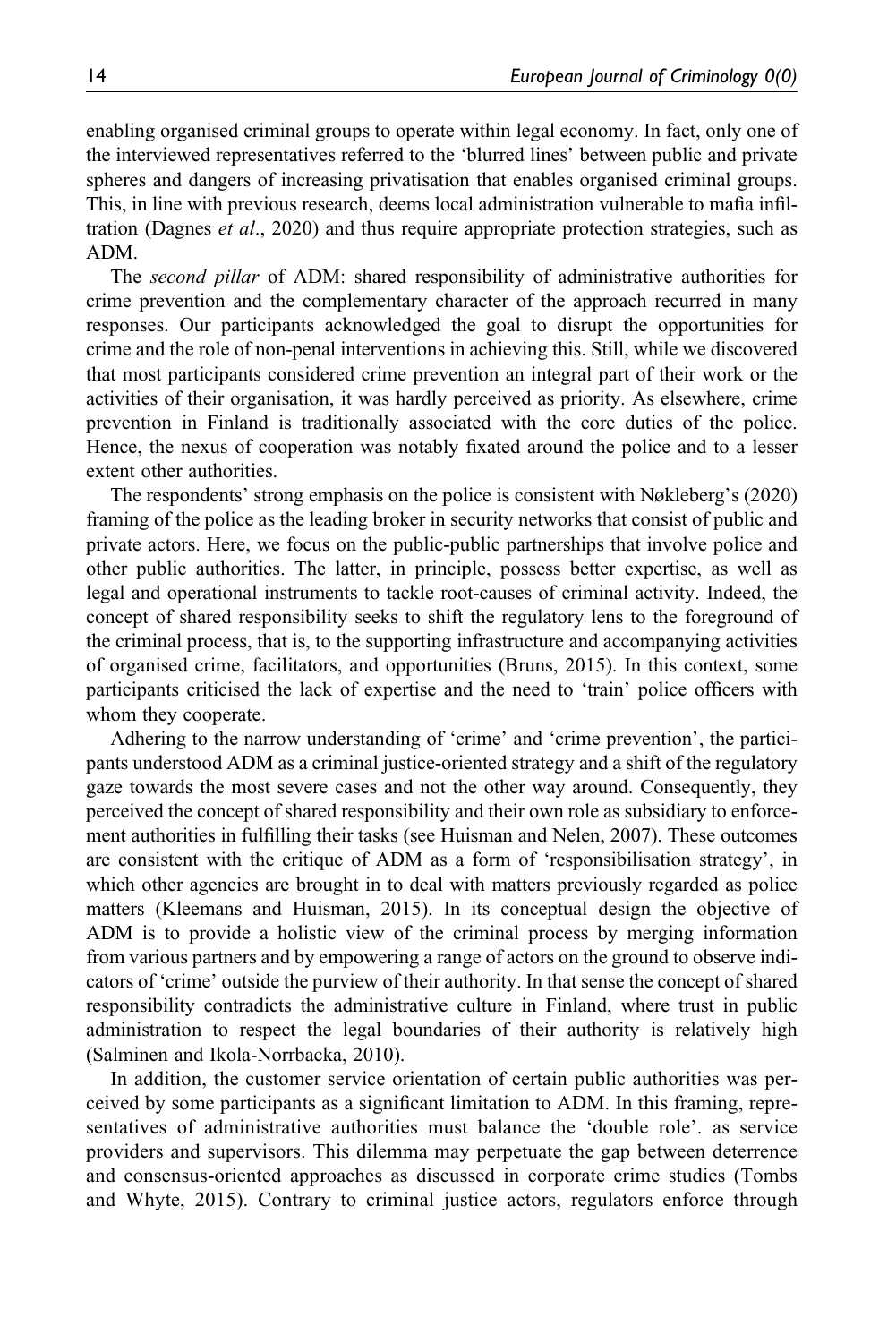persuasion, advice, education, and bargaining, compromising with the regulated (Tombs and Whyte, 2015). In the context of ADM, the nexus of cooperation fixated around the police may lead onto a narrow range of interventions applied, and so ultimately call into question the value of ADM as a conceptual and operational tool to tackle intersectional issues.

At the organisational level, participants understood the core substance of ADM better. They related to its key principles of multi-agency cooperation (3), information exchange (4) and joint actions to set barriers (5). They just did not connect them to the term 'administrative measures'. Still, even though familiar with these organisational elements, participants pointed to significant limitations to the coordination work connected to work cultures. Previous research indicates that the intended efficacy of cooperation often becomes limited when the cooperating stakeholders remain pre-occupied with the detail of their day-to-day tasks without acknowledging broader issues, or at least relevant detail that other agencies possess in relation to a given case. This is what Cilliers and Greyvenstein (2012) call 'silo mentality'.

To bring out the nuance to these limitations we distinguish between 'structural siloes' and 'tunnel view' adopted by some participants. The tunnel view, or how officials' awareness and attention is limited to their field of administration, is an expression of 'proximity boundariess'. Ultimately, it comes down to the lack of experience and expertise that can be tackled by continuous training and awareness-raising campaigns as envisioned in the ADM guidelines (EU-Handbook, 2020). The 'structural siloes', in turn, materialise in hesitancy and in the fear of not generating acceptable results from cooperation with other agencies, and ensues from 'scarcity boundaries', directly connected to what Giacomantonio (2015) calls 'coopetition'.

These limitations are intimately linked to organisational cultures, aims, attitudes, and mentalities, while simultaneously being reinforced by explicit legal limitations. Bound to their 'designated authority' and 'purview of their authority and job description', actors sharing responsibility for cross-sectional issues may gravitate towards parallel, disconnected approaches (Skilbrei and Tveit, 2008). The vague prescriptions of tasks and jurisdictions in legislation and public management policies may also constrain cooperation (Giacomantonio, 2015), and facilitate these narrow attitudes. In our findings the lack of clear provisions enabling voluntary reporting to another authority was seen as a problem in situations where the official observes something outside the purview of their authority or job description. Coordination of structural siloes may require standardisation of work processes in the form of organisational consortia, formal agreements and covenants clearly assigning roles and responsibilities to stakeholders (Kersten and Roevens, 2015). To avoid political setting of priorities (Kleemans and Huisman, 2015), cooperation should be preceded by a thorough analysis of threats and available measures.

Against this background, ADM offers a conceptual and governance framework that includes legal and institutional structures, and allows stakeholders to overcome the 'tunnel view', 'siloes', and to tackle 'wicked problems' that span scarcity, proximity, and systemic boundaries. Still, the nature of some cross- or multi-agency cooperation depends much on personal chemistry and relationships. This is not necessarily a problem when individuals have a positive working relationship, but when they change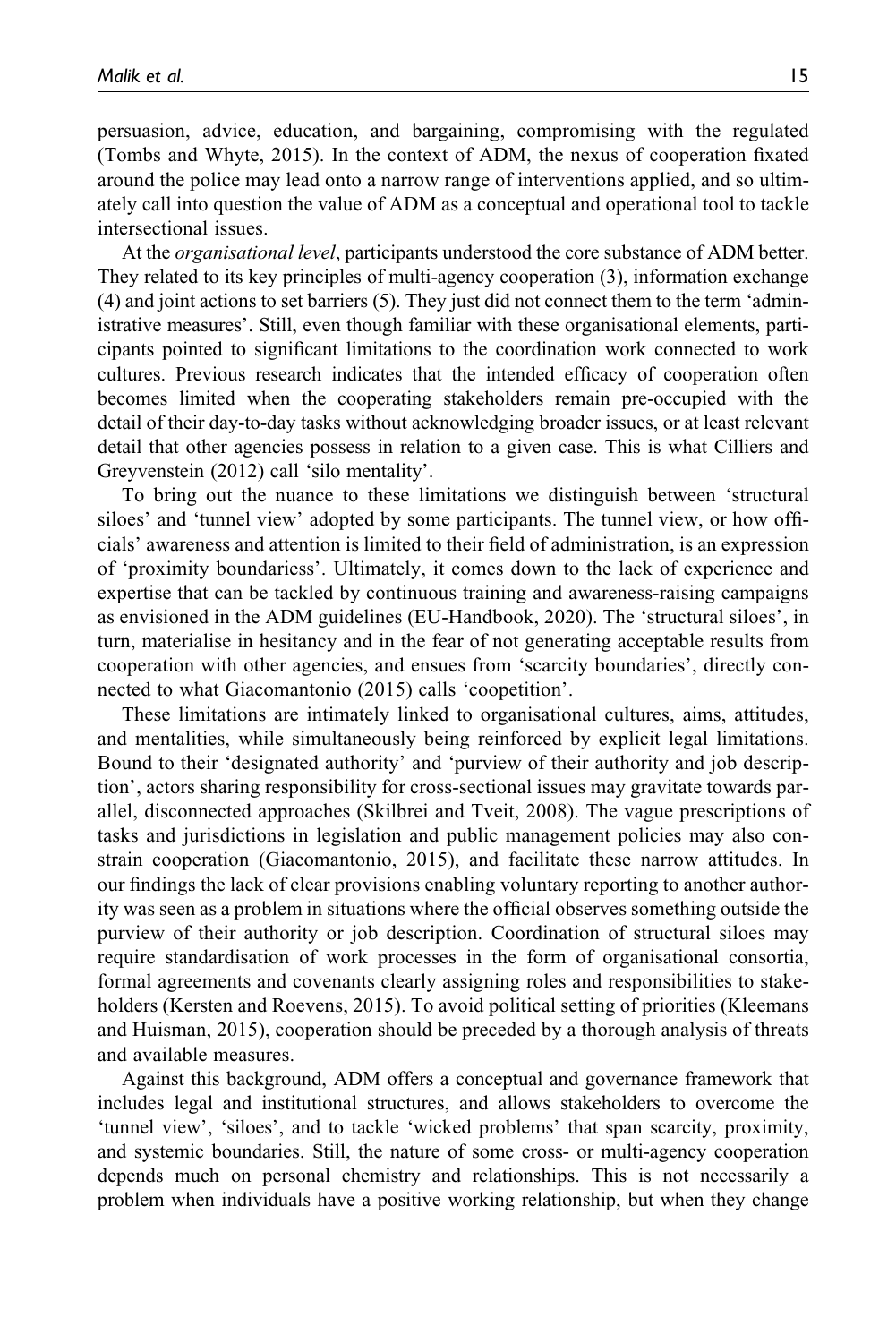roles or retire, the success or hindrance of multiagency cooperation, and the whole approach, may depend on the whims of personal preferences and grievances. At the time, the use of administrative measures in crime prevention was steered by each individual unit, according to their priorities and with the support of 'dedicated individuals'. Therefore, to avoid the ambiguity of formalisation of coordination work (Giacomantonio, 2015), ADM should be steered and negotiated simultaneously on the street and managerial levels of administration.

### Administrative approach to labour trafficking

Cooperation that crosses intersectional boundaries is important in the context of 'wicked problems'. As such labour trafficking (Jahnsen and Rykkja, 2020) that spans from criminal, illicit to 'unethical' practices that are rooted in licit mechanisms, presents a multi-faceted challenge beyond traditional policy sectors, regulatory and enforcement tasks. The nature of labour trafficking as an 'unclaimed and contested area of responsibility' (Giacomantonio, 205) and ultimately 'nobody's property' (Ollus and Alvesalo, 2012), may prompt disconnected responses and facilitate structural siloes between relevant actors. Finnish policy makers acknowledge the embeddedness of labour exploitation in labour-intense sectors, working to unify disconnected responses. In 2020, the Finnish Government rolled out a new Strategy and action plan to boost supervisory activities, cooperation, and information sharing between multiple authorities to prevent and detect human trafficking and labour exploitation, as a part of the Grey Strategy (2020: 5–6, 45 ff.). In parallel, the Government Program promised to increase power and resources to AVI, increase resources and expertise to the police, and create a police unit focused on human trafficking in 2021 (Finnish Government, 2019: 82–83). This framing of labour trafficking via the lens of the grey economy marks an important shift from individualistic explanations in reference to 'bad apples', to structural issues embedded in political and socio-economic systems.

The five pillars of ADM offer an additional solution to address different instances of labour trafficking in Finland. ADM was previously applied to concerted efforts of labour inspection, the police, and licensing officials in the context of project Confine (2018). In the case of Confine, local authorities were trained to recognise and react to financial and administrative indicators of illicit activity, which in turn enabled coordinated prevention mechanisms targeted at human trafficking. If applied to our findings, similar efforts could mitigate the 'tunnel view' limitation. At the same time, however, Confine adhered to the conventional framing of human trafficking as a gross violation of human rights and the most lucrative crime after drug trafficking. Like the Finnish Grey Strategy, Confine brought attention to organised criminal groups committing economic offences and using business structures to cover other criminal activities. Consequently, the intertwining between the legal and illegal economy, that forms the *first pillar* of ADM, and the organised crime paradigm, were emphasised.

Such set-up of ADM that stresses the serious and organised crime paradigm, coupled with the fact that the essential tool of cooperation is fixated around and defined by the police and its priorities when addressing labour trafficking, limits understanding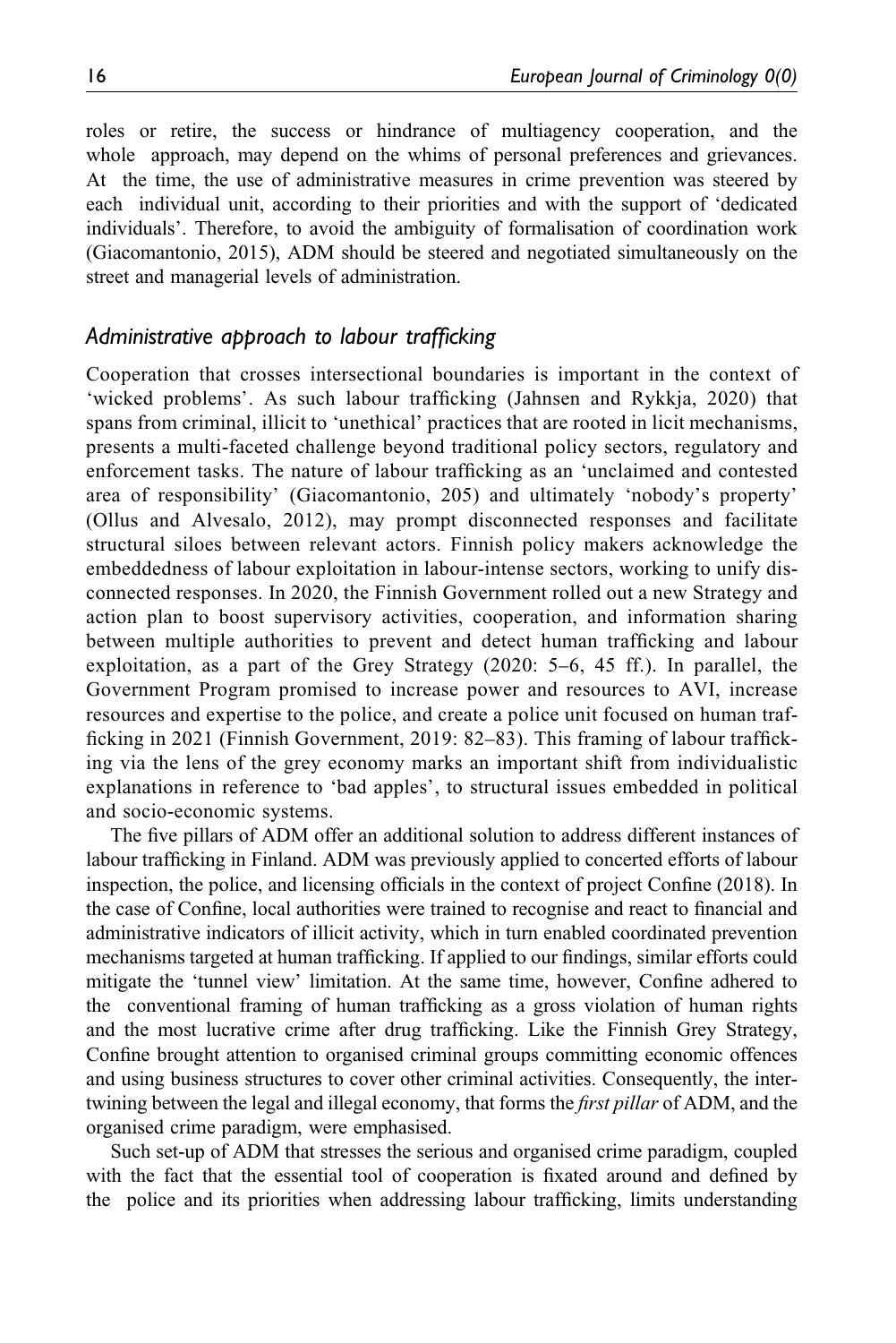of its embedded nature. As discussed in critical strands of literature (Alvesalo et al., 2006), the emphasis on organised crime, 'crime' and 'crime prevention' in general, and on severe cases and exceptional actors, diverts attention from systemic problems. This is controversial since it lauds the state and supranational actors as neutral or benign 'rescuers', rather than examining how their oversight of labour markets, welfare systems, labour and socio-economic and immigration policies contribute to the problem. Both ADM and the lens of the shadow economy are turned towards fiscal and economic effects of labour exploitation, aiming to protect the businesses and the state. Accordingly, our findings indicate that the familiarity with multi-agency cooperation covers mainly the prevention of economic crimes and not more 'wicked', messy, and time-consuming offences such as human trafficking. This view was reinforced by the interviewees' comments stating that work-related health and safety crimes still seem 'marginal' in their day-to-day responsibilities.

On the other hand, if negotiated and implemented as a multidimensional strategy to extend the arsenal of available interventions against labour trafficking, ADM has potential to improve access to 'labour justice'. In fact, the flex-inspection applied in Confine (2018) and other operationalisations of ADM (Kersten and Roevens, 2015), in which representatives of different stakeholders carry out inspections according to their respective mandates embodies the regulatory pyramid (Braithwaite, 2020) combining coercive policing tools with regulatory instruments. These types of regulatory monitoring activities have proven effective to improve enforcement in the market context (Schell-Busey et al., 2016).

Thus, even though from the perspective of both administrative authorities and law enforcement, understanding of ADM concept may appear less important than dealing with their core responsibilities, becoming more familiar with non-penal frameworks of crime control, and thereby challenging traditional perceptions of what crime control is, has the potential to develop long-term, sustainable regulatory tools when tackling the roots of labour trafficking. To this end, the efforts to widen the nexus between relevant public authorities and to reduce structural siloes in priorities is to be commended. Our participants' familiarity with the concept of shared responsibility (2) and operational elements of the administrative approach (3–5), especially in a conducive political and administrative context, is promising. Now, a shift in perceptions of ADM as criminal justice-oriented approach and redefinition of the approach according to common priorities of relevant stakeholders is needed to overcome conceptual challenges and avoid ambiguity of formalisation. Exploring and filling in the gaps between organizational design of ADM and coordination work on the ground facilitate future developments.

The data of our research, while diverse and fruitful in narrative, was a discretionary sample that we are not attempting to statistically generalise to Finnish or other European authorities. However, as the research was exploratory, probing experiences, we set the stage for further research by identifying the gaps in the execution of ADM. The hurdles experienced by street level officials deserve a broader look to yield solutions especially to the dissenting priorities, the practices of observing possible criminal activity and notifying the network, as well as the legal framework under which the authorities are effectively able to contribute to a more just society.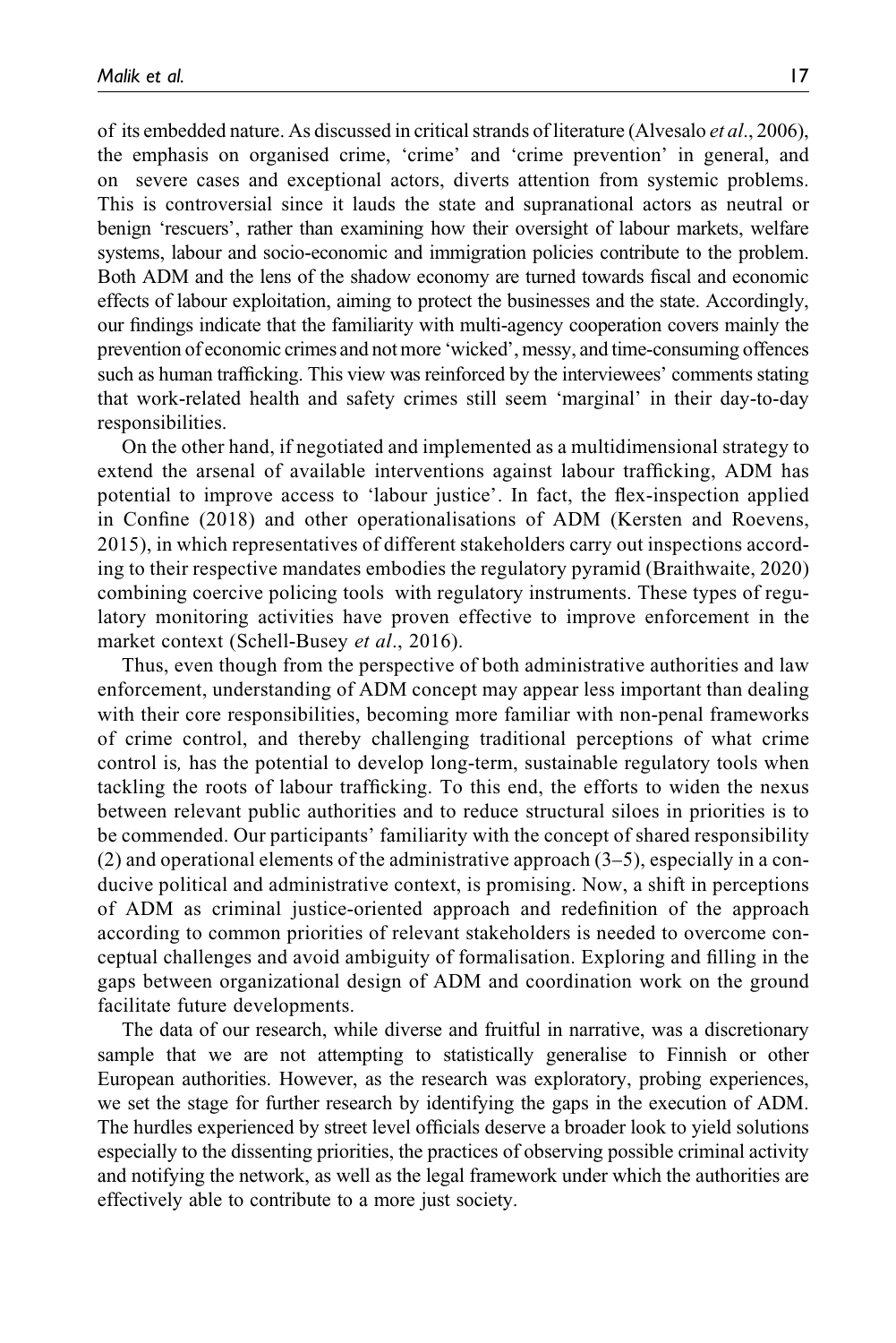#### Authors' note

Jon Davies is also affiliated with Department of Criminology, School of Social Sciences, The University of Manchester, Manchester, UK.

#### Funding

This research has received funding from the Poliisihallitus, Internal Security Fund, IFS, (grant number 756672, POL-2017-3138). This paper has been written with the support of theTraffLab research project (www.trafflab.org) and received funding from the European Research Council (ERC) under the EuropeanUnion's Horizon 2020 research and innovation programme (grant agreement No.756672).

#### ORCID iDs

Hanna M Malik **D** <https://orcid.org/0000-0003-1973-1199> Jalo Vatjus-Anttila **b** <https://orcid.org/0000-0001-7312-7289>

#### **References**

- Alvesalo-Kuusi A, Jokinen A and Ollus N (2014) The exploitation of migrant labour and the problems of control in Finland. In: Van Aerschot P and Daenzer P (eds) The Integration and Protection of Immigrants. Canadian and Scandinavian Critiques. Farnham & Burlington: Ashage, 121–138.
- Alvesalo A, Tombs S, Virta E et al. (2006) Re-imagining crime prevention: Controlling corporate crime? Crime, Law and Social Change 45(1): 1–25.
- Atkinson C and Hamilton-Smith N (2020) Still an 'invisible crime'? Exploring developments in the awareness and control of human trafficking in Scotland. European Journal of Criminology. Epub ahead of print June 2020. DOI[:10.1177/1477370820931868](http://dx.doi.org/10.1177/1477370820931868).
- Bjelland HF (2017) Identifying human trafficking in Norway: A register-based study of cases, outcomes and police practices. European Journal of Criminology 14(5): 522–542.
- Boels D and Verhage A (2016) Plural policing: A state-of-the-art review. Policing: An International Journal of Police Strategies and Management 39(1): 1–16.
- Braithwaite J (2020) Regulatory mix, collective efficacy and crimes of the powerful. Journal of White Collar and Corporate Crime 1(1): 62–71.
- Bruns M (2015) A network approach to organized crime by Dutch public sector. Police, Practice and Research 16(2): 161–174.
- Cilliers F and Greyvenstein H (2012) The impact of silo mentality on team identity: An organisational case study. SA Journal of Industrial Psychology 38(2): 1–9.
- Cohen LE and Felson M (1979) Social change and crime rate trends: A routine activity approach. American Sociological Review 44(4): 588–608.
- Confine (2018) Manual. Towards operational cooperation on local administrative financial investigations in the fight against human trafficking. Available at: [http://eucpn.org/sites/default/](http://eucpn.org/sites/default/files/document/files/confine_manual_eng.pdf) files/document/files/confi[ne\\_manual\\_eng.pdf](http://eucpn.org/sites/default/files/document/files/confine_manual_eng.pdf) (accessed 11 January 2021).
- Dagnes J, Donatiello D, Moiso V et al. (2020) Mafia infiltration, public administration and local institutions: A comparative study in northern Italy. European Journal of Criminology 17(5): 540–562.
- Davies J (2019) Criminological reflections on the regulation and governance of labour exploitation. Trends in Organized Crime.<https://doi.org/10.1007/s12117-019-09370-x>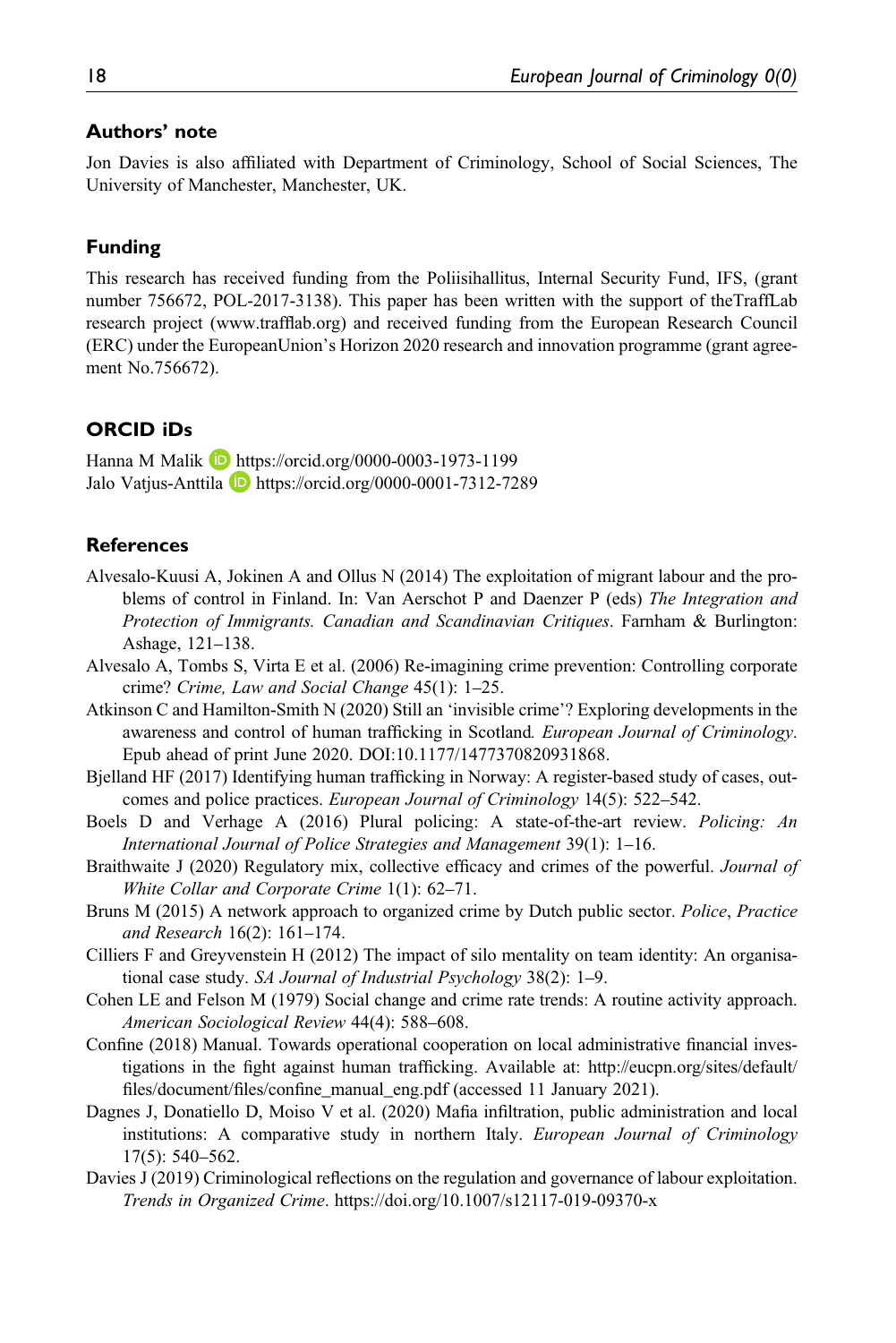- Davies J and Ollus N (2019) Labour exploitation as corporate crime and harm: Outsourcing responsibility in food production and cleaning services supply chains. Crime, Law and Social Change 72(1): 87–106.<https://doi.org/10.1007/s10611-019-09841-w>
- DOS (2020) Trafficking in persons. US- Department of State Report June 2020.
- ELA (2020) European Labour authority. Available at:<https://www.ela.europa.eu/#inline-nav-2> (accessed 11 January 2021).
- ENAA (2020) European Network on the administrative approach tackling serious and organised crime. Available at:<https://administrativeapproach.eu/> (accessed 11 January 2021).
- EU-Handbook (2011) Complementary Approaches and Actions to prevent and combat organized crime – A collection of good practice examples from EU Member States, 10899/11, Brussels 30 May 2011 10899/11.
- EU-Handbook (2020)  $3<sup>rd</sup>$  EU handbook on the administrative approach in the European Union. Available at: [https://eucpn.org/document/third-eu-handbook-on-the-administrative-approach](https://eucpn.org/document/third-eu-handbook-on-the-administrative-approach-in-the-european-union)[in-the-european-union](https://eucpn.org/document/third-eu-handbook-on-the-administrative-approach-in-the-european-union) (accessed 11 January 2021).
- EUCPN (2014) Administrative Approach towards a general framework. European Crime Prevention Network, Toolbox Series No. 5, Brussels.
- Fijnaut C (2010) Introduction of the New York double strategy to control organised crime in the Netherlands and the European Union. European Journal of Crime, Criminal Law and Criminal Justice 18: 43–65.
- Finnish Government (2019) Programme of prime minister sanna marin's government. Inclusive and competent Finland – a socially, economically and ecologically sustainable society. Publications of the Finnish Government 2019/33, 10 December 2019.
- Giacomantonio C (2015) Policing Integration. The Sociology of Police Coordination Work. New York: Palgrave Mcmillan.
- Grey Strategy (2020) Government resolution on A strategy and an action plan for tackling the grey economy and economic crime for 2020–2023. Available at: [https://www.vero.](https://www.vero.fi/en/grey-economy-crime/prevention/torjuntaohjelma/)fi/en/grey[economy-crime/prevention/torjuntaohjelma/](https://www.vero.fi/en/grey-economy-crime/prevention/torjuntaohjelma/) (accessed 11 January 2021).
- Huisman W and Koemans M (2008) Administrative measures in crime control. Erasmus Law Review 1/05:121–142.
- Huisman W and Nelen H (2007) Gotham unbound Dutch style. The administrative approach to organized crime in Amsterdam. Crime, Law, and Social Change 48: 87-103.
- Hyttinen T, Lähteenmäki L, Malik H, et al. (2019) Hallinnollinen rikosten torjunta mahdollisuudet ja rajat. Turun yliopisto: Oikeustieteellisen tiedekunnan tutkimusraportteja ja katsauksia 1/2019, Available at: http://research.utu.fi[/converis/portal/Publication/39670790](http://research.utu.fi/converis/portal/Publication/39670790).
- Ihmiskauppa (2019) National assistance system for victims of human trafficking. Annual Overview. Available at: www.ihmiskauppa.fi/fi[les/503/Annual\\_overview\\_of\\_the\\_NAS\\_1.](www.ihmiskauppa.fi/files/503/Annual_overview_of_the_NAS_1.1.-_31.12.2019.pdf) [1.-\\_31.12.2019.pdf](www.ihmiskauppa.fi/files/503/Annual_overview_of_the_NAS_1.1.-_31.12.2019.pdf) (accessed 11 January 2021).
- Jahnsen SØ and Rykkja L (2020) Coordinating against work-related crime in Norway. International Public Management Review 20(1): 3–22.
- Juhila K and Raitakari S and Hall C (eds.) (2017) Responsibilisation at the Margins of Welfare Services. Abingdon: Routledge.
- Kersten L and Roevens E (2015) Evaluation of the Administrative Approach to Organised Crime in the City of Genk. Genk: KU Leuven.
- Kleemans E and Huisman W (2015) Multi-agency approaches in 'criminogenic' settings: The case of the Amsterdam red light district. Crime, Law, and Social Change 64: 247-261.
- Nøkleberg M. (2020). Examining the how of plural policing: Moving from normative debate to empirical enquiry. British Journal of Criminology 60(3): 681–702.